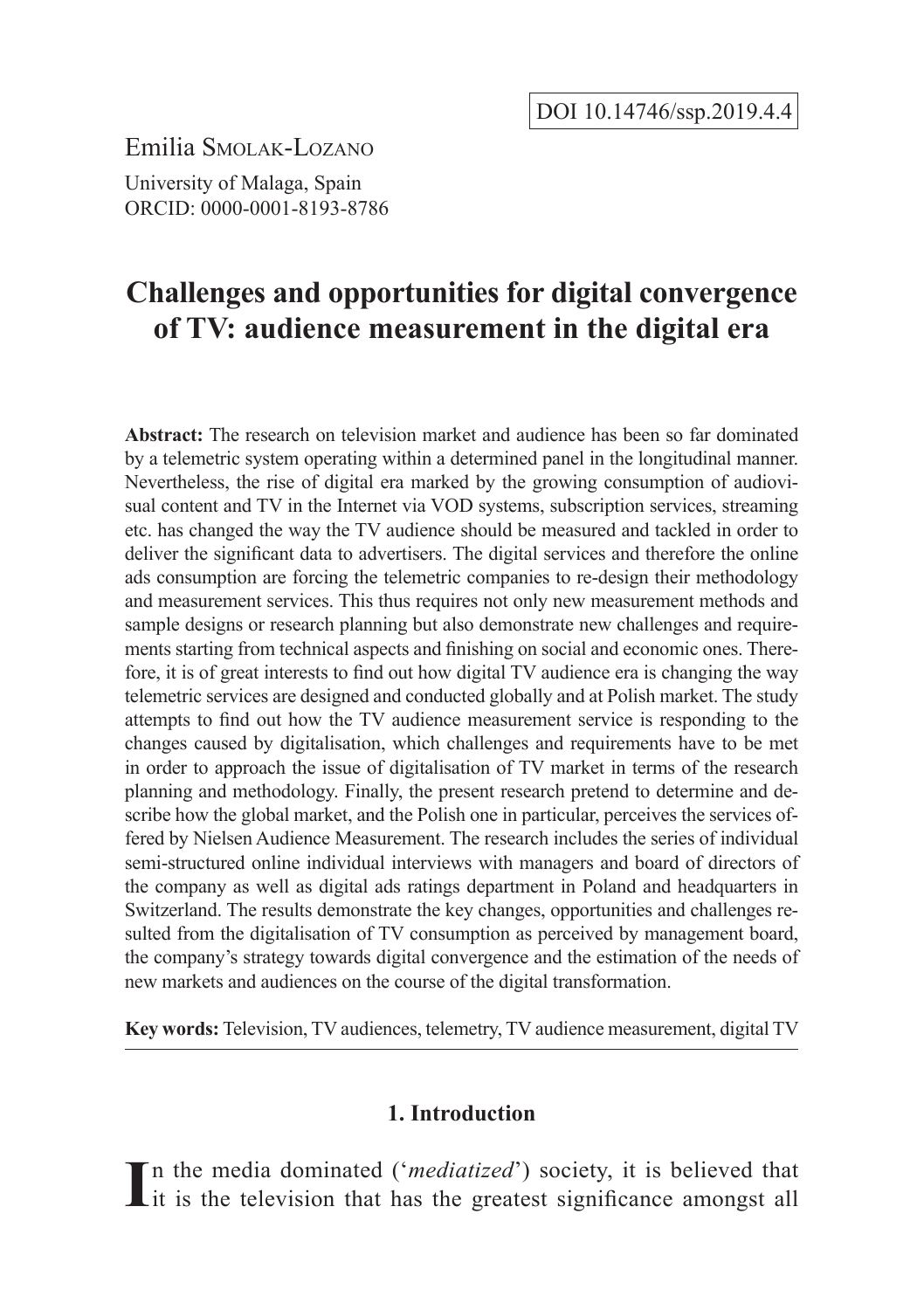mass media. It is due to such features as: free information flow, strong influence and wide access to latest information. In the contemporary world, the television has been subjected to the following processes: privatization (commercialization of entertainment industry that has created consumer market in the place of TV audience), individualization (creation of thematic channels and fragmentation together with specialization of TV audience) and globalization (perceiving TV as common good in literal sense which can be sold worldwide and kind of medium which can export and import worldwide products of television such as adverts and programs). The expansion into the Digital Era has only enforced those processes and characteristics of TV across countries.

Due to these processes, the Polish TV has changed its shape significantly by evolving towards Infotainment to adapt to the reality dominated by digital audiovisual content consumption. The data from the Polish market, as included in the main topic of the study (PwC, 2017), confirms that video is the main format usually consumed online and the Internet is becoming the main source of entertainment for almost 50% of the Polish viewers, especially in the younger segments (so called *Millenials*). The mobile platform, Social Media and short free formats are preferred by the Polish TV audience. Simultaneously, the National Broadcasting Council in Poland confirms further digital revolution in the television as regards its technical aspects (2017–2022).

The viewing experience of the contemporary TV audience is becoming more multidimensional and multilaterally interactive. Infotainment that dominates both contemporary TV and digital content allows viewers to express their critical comments and remain active, but only within the genre and across multiple platforms, affecting the form of entertainment, information and journalism offered by TV stations. TV functioning and content has begun to reflect the taste and lifestyle of a more heterogeneous and digitalised TV auditorium and its consumption patterns (Szostak, 2012).

This function is the element of a wider TV business strategy, which is providing the demanded auditorium with particular ads from advertising companies (Ang I, 1991). The TV market uses viewership measurements performed amongst heterogeneous and dispersed TV audience, an audience which is differentiated demographically and flows fluently between channels and content (Abelman, Atkin, 2000, p. 75).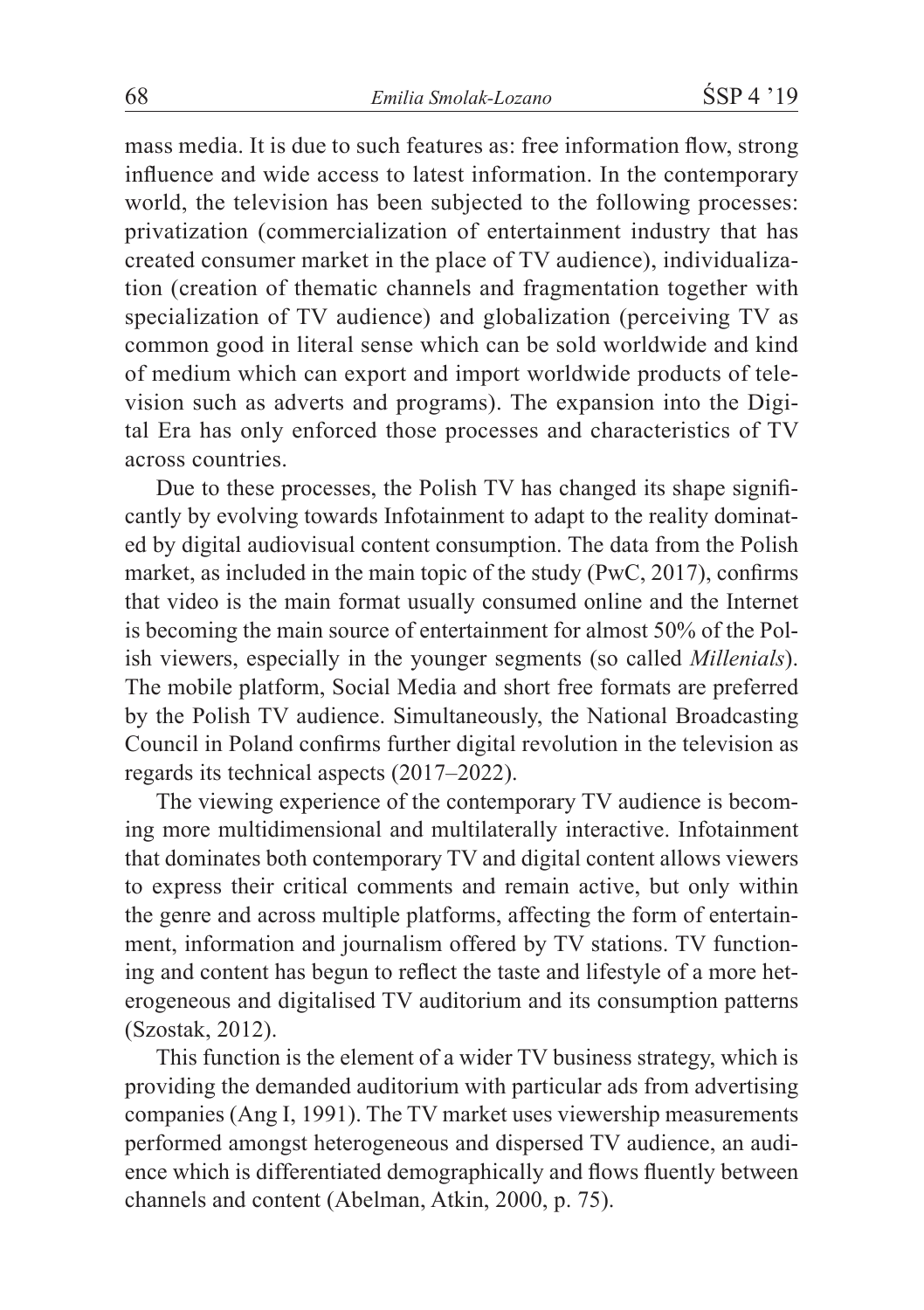The purpose is to develop the audience demanded by TV stations or advertisers. Telemetry helps to produce the final model of the TV audience's reaction towards TV programming: the size of audience and the extent to which the content is accepted by means of viewership data. Such measurements do not counterfeit the reality but its utility depends on the needs of the TV market and interpretation of indicators, although Ang (1991) criticizes telemetric research for producing an '*invisible fiction'*. Telemetry maps these TV audiences' landscapes and factual data pertaining to real behaviour and choices made by the TV audience.

In the view of digitalisation and expanding digital consumption of video content and entertainment model based on online/Social Media/ mobile formats, the sector needs to review and expand measurement models to include the Internet statistics of audience into the metrics, even at the cost of a significant change in TV KPIs (Di Giorgio, 2017). The Big Data model based on multiple digital platforms requires solutions to be available for all types of broadcasters and advertisers and needs to contemplate the multi-platform, multi-format and trans-genre reality of TV consumption in the Digital Era. According to the 2018 IAB report, while referring to the fast growing digital market in Spain, highlighted the need to measure ad viewability to define the improvement of an average visibility level of digital communication on the market. As such, the IAB recognizes that the measurement technology industry and clients require some time to adapt both systems and processes to new standards and to start certification in accordance with well-established parameters (Raport Mobile, 2018).

The company selected for the study is the principal provider of audience data on 45 markets, Poland included. The Polish TV and media market is one of the largest and the most rapidly growing in East and Central Europe. In 2012, during the worldwide crisis and with the rising digital disruption, the Polish advertising spending was the third largest after Russia and Turkey), according to the ZenithOptimedia estimations in June 2012. ZenithOptimedia is also the first company to integrate the digital and Social Media data of content and audience into its audience metrics. As such, it is the main provider of telemetric data on the Polish media market. Therefore, it is of an utmost importance to examine the future of TV research and telemetry in general with global and European (Polish) perspective in terms of digitalization of content and video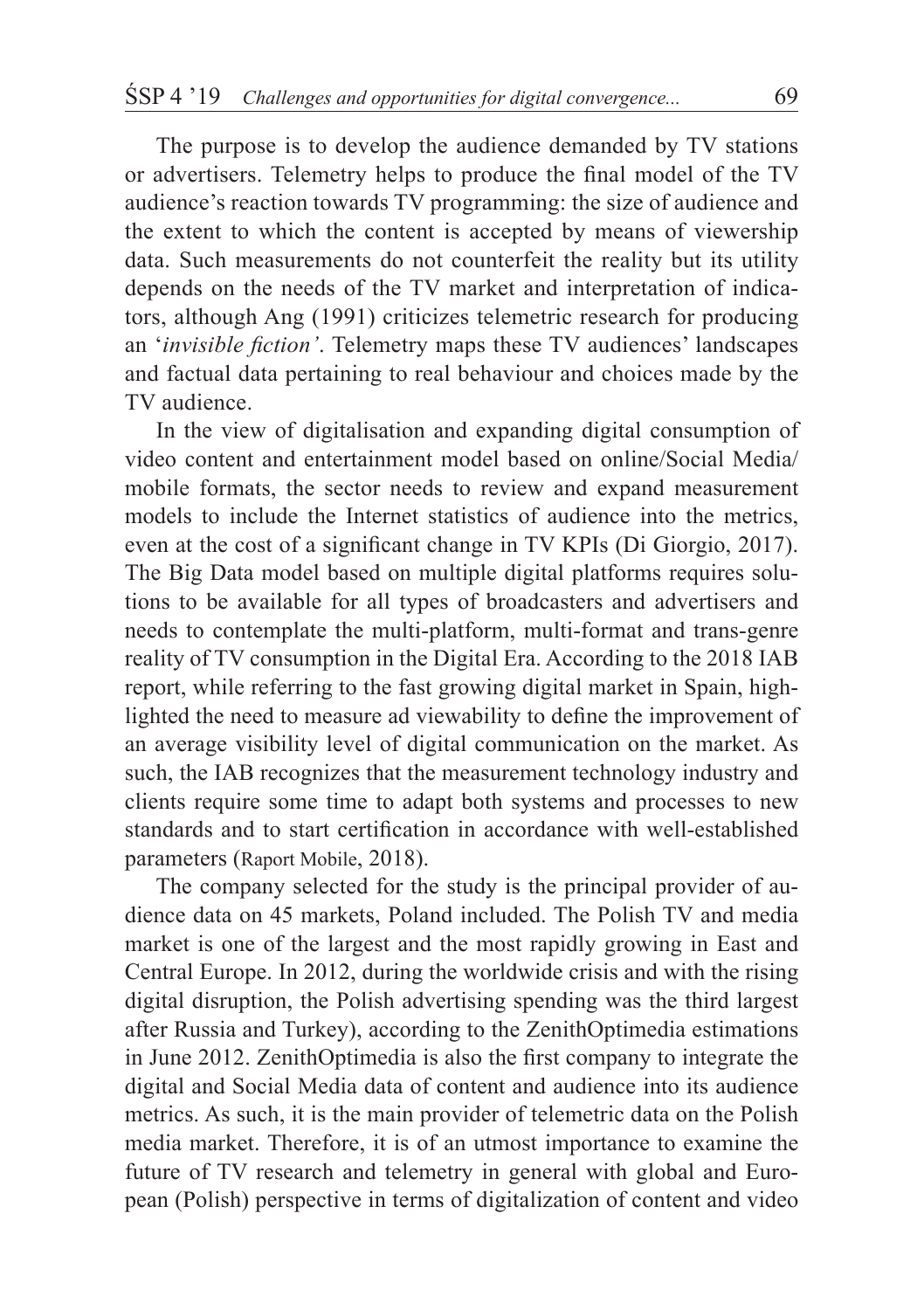consumption, digital audiences' research and further expansion towards a digital model.

#### **2. The state of art**

Telemetry as a method used in social and communication applied research (Jensen, 2002) does not constitute a completely new topic, although it is not widely present in scientific literature. Despite of the criticism articulated by Ang (1991) towards this kind of research, a few publications have been published internationally and in Poland that reflect the use of the method in applied communication studies and on the TV market (Godzic, 2002; Sztabiński, Sztabiński, Sawiński, 2001; Ang, 1991, among others). Nevertheless, some recent critics echoes Ang's observations and accuse the TV for its lack of ability to measure and quantify the value (Kohn, 2017).

In general, over the years of the Social Media boom, the scientific output included numerous publications analysing the Social Media phenomenon in TV research and media studies. Regarding TV use, the dominating trend includes the impact of Social Media on viewing and consumption as reflected in bibliographic review of the scientific output on the topic (Segado, Grandío, Fernández-Gómez, 2013). Regarding the TV measurement, Baym (2013) has examined the use and disadvantages of Social Media metrics from a professional standpoint. The role of Social Media metrics in the classic telemetric measurement of the TV channel performance has also been occasionally present in scientific publications, such as the perspective of Social and Connected TV (Gallego, 2013). Additionally, a new approach to the modified TV audience measurement has developed as an attempt to trace viewing patterns on Twitter (van Es, van Geenen, Boeschoten, 2015).

However, Social TV metrics has been present in a limited way in overall communication and social research in the last 10 years. For example, the Web of Science (until 2013) includes only few publications (Segado, Grandío, Fernández-Gómez**,** 2013), and there are none on the Social Media metrics application in telemetry or the future of the digital TV and its measurement in scientific literature. Nevertheless, recently, professional publications from the industry have shown some concern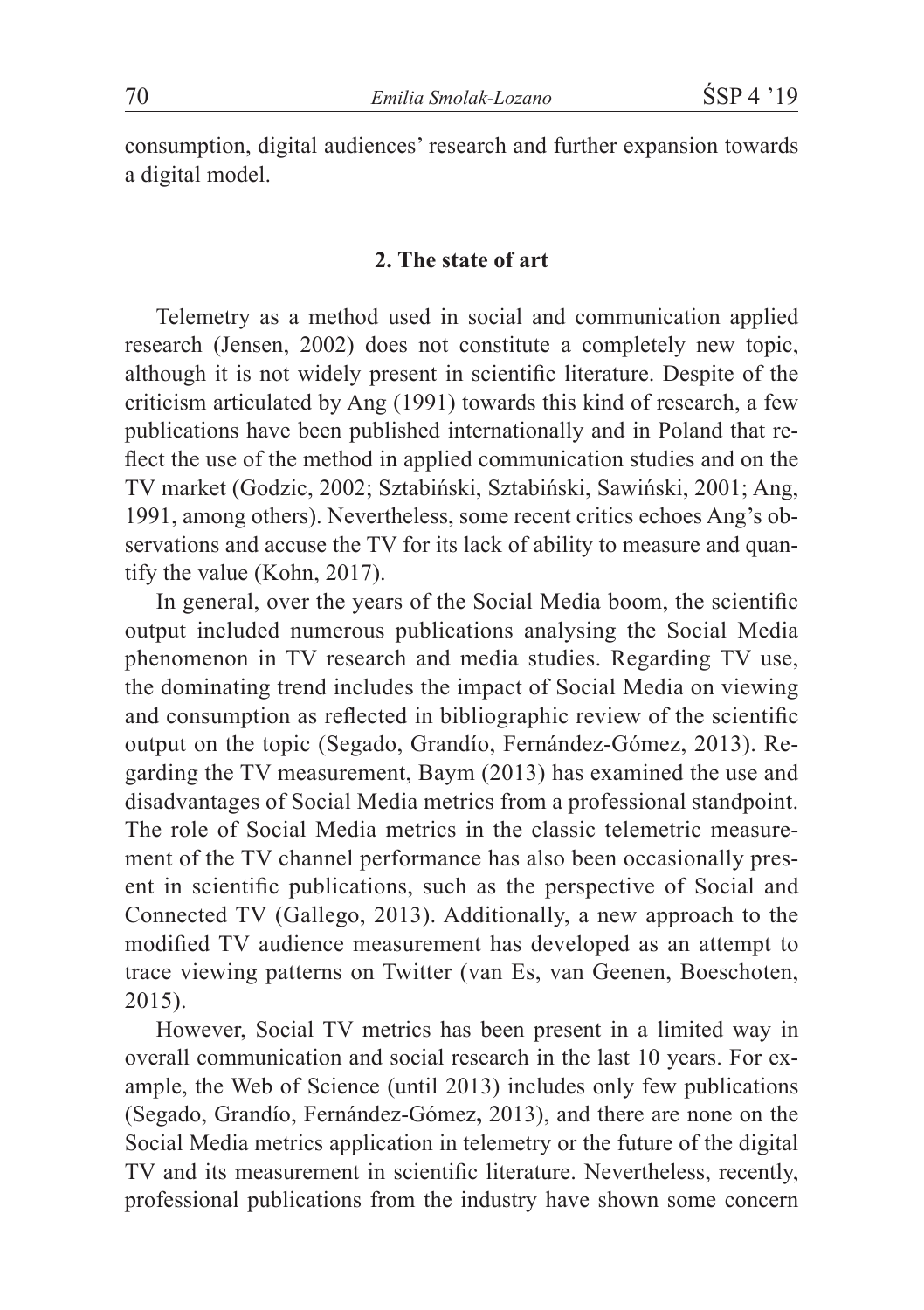of the future of the TV industry (DiGiorgio, 2017). The same applies to the lack of consensus from the TV industry on ratings innovation (Steinberg, 2017). Some authors, such as Green (Green, 2017) call directly for a better integration of digital video ratings into TV ratings since TV is changing so should the viewer metrics, according to C-Scott (C-Scott, 2015). Furthermore, the sociology of consumption or users' investigation (characteristics, customs, etc.) is the dominant perspective. The Szostak research (2012) was one of the initial and very few research projects trying to focus, on the one hand, on particularities of Polish TV broadcasters, TV fiction and private channels, and on the other hand, on the professional perspective from inside the sector (top management responsible for TV programme and production) in private media (private TV). The present research attempts to follow the line but it focuses on the other side of the market: TV research providers rather than producers or broadcasters.

Given the overlooked section of the social and communication sciences regarding TV measurement in the digital era in present and future, the present study attempts to address the gap and provide a valuable and qualitative insight from professionals and practitioners in the sector.

### **3. Definition of telemetry in TV research**

According to McQuail's theories described by Goban-Klas (1999), the auditorium has denominated the market, a market which is characterized by features of mainly behavioural and economic nature at the individual level. These are eventually aggregated in the form of TV auditorium or audience figures. This constitutes a preliminary consumer model of the auditorium (Mrozowski, 2001, p. 68).

By putting TV auditoria into the categories of market segments, it is simultaneously assumed that these segments behave as the consumers of commercial products. The activity of such described viewer-consumer is reflected in choosing particular titles and types of programmes and as well by TV watching habits measured *post factum* and displayed with the help of telemetric quantitative variables. Later, these markets become the objects of marketing strategies of TV broadcasters (Ettema, Whitney, 1993).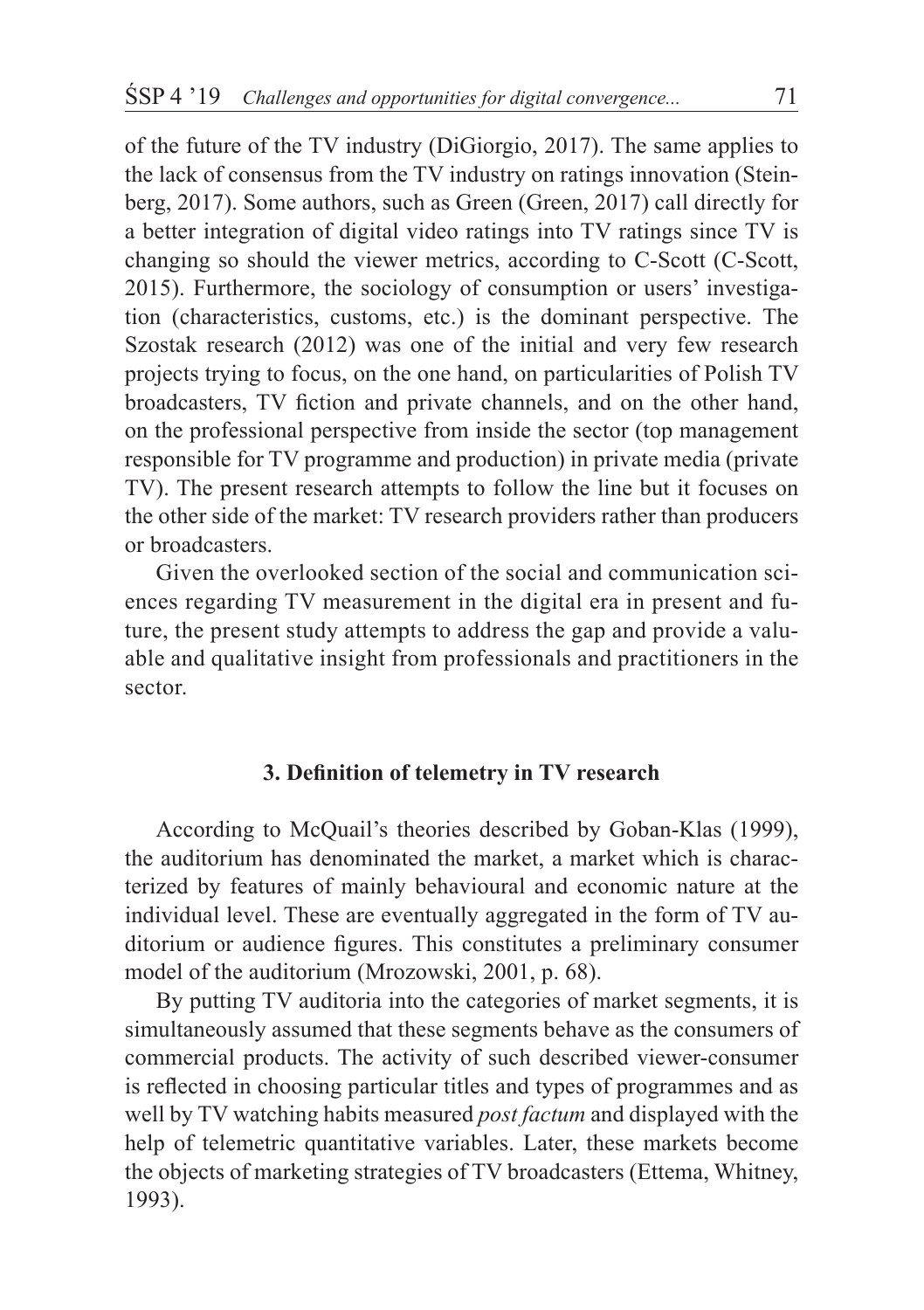Being a method of TV audience research, telemetry allows for a quantitative description of the TV audience by building statistical models or *'mapping of the TV audience'* (Ang, 1991). Therefore, telemetry as the statistical method generalises viewership results for the population of viewers and for a telemetric sample during the viewership measurement. In case of Poland, the history of telemetric research started in 1996 with AGB Poland (now Nielsen Audience Measurement, NAM).

The technology of TV measurement in AGB Nielsen Media Research is the type of '*Peoplemeter measurement*' dedicated to measure all modern TV services: digital TV, High Definition TV and Web or Internet TV, and it is defined as follows:

"The general methodology of gathering telemetric data (TAM) is based on the establishing of a telemetric sample according to the Establishment Survey (ES). It is a large-scale survey for collecting audience, demographic and other household data. The ES provides the basis for the determining of the population profile and target profiles based on selected panel control variables […]. ES samples are also generally used as a source of addresses for the recruitment of the panel. The ES gathers demographic data and household data following trends in consumption (TV consumption as well). The ES research is based on the definition of a household which has not changed since 1996. […] All the households participating in the telemetric panel have to have a TV set and receive a specific type of a TV signal. Moreover, the household audience has to watch the TV […]. In telemetry, these type of households are called 'televiewing household units' (HUT) […] Panel maintenance means all panel staff functions that preserve the panel balance over time and likewise accuracy of panel classifications and the quality of panel response by exercising periodical quality control procedures."

Some variables are related to the media-graphic behaviour of audiences, such as: Average Minute Rating, Average Time Viewed, Average Time Spent or Audience Share %. Apart from audience data, there are variables related to the overall advertising performance of an advertising campaign, and standard demographic data.

Similarly to other social, communication, and marketing research, telemetric research has its limits apply to various areas, such as finance or technology, TV audience fragmentation, TV signal dispersion or a va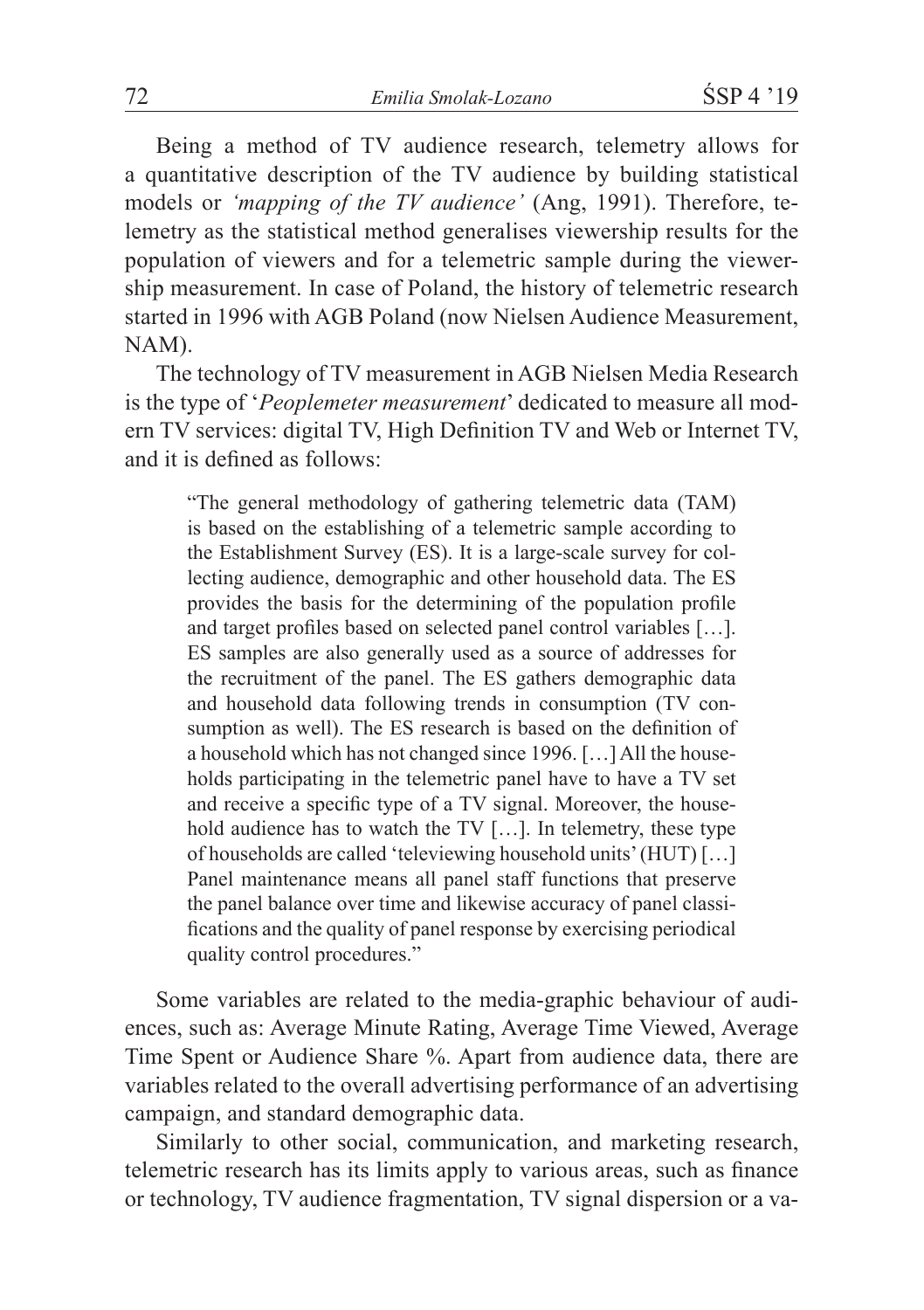riety of alternative sources of TV reception, development of the Internet and mobile media tools, deficit of the TV viewers' attention in adverts watching, the difficulty in 'catching' TV viewers and keeping their attention, etc. The big issue, for example, of the whole Polish TV market is the tendency to keep up the numbers or to follow the rule of "the dictatorship of the ratings." Numbers determine programming decisions and this adversely affects the content of the TV programming in many instances. Such a quality of methodology and data is possible due to constant corrections of telemetric panels and telemetric procedures applied by the telemetric sector: the set of rules for the telemetric research reliability, called the 'Gold Standard.'

The development of telemetry aims to identify a passive viewer identification by the use of sensual techniques, such as fingerprints or eye scans. Many of these methods are currently tested. Therefore, a passive viewer identification project is the matter of the future. Additionally, new kinds of telemeters are better adjusted to the TV reality and the recent attempts to connect TV data with Internet data and Social Media (Big Data or AI approach). The system offered for example by the NAM on the Polish market is the first of its kind, as it combines digital, Social Media and TV audiences' behaviour, and content in under one common research system. Today, the people-meter measurement does not have any alternatives as far as more detailed and precise measurement is concerned. However, it should be adapted to the fast changing digital reality and embrace it as a part of the study requested by the media market.

Therefore, a study has been planned to contribute to the debate on TV features in general. In particular, it focuses on the TV audience measurement and evaluation systems in order to determine whether leading companies are reacting to the digital revolution in terms of TV research and how they handle the TV digital convergence. The focus on the TV audience measurement within the debate on the digital future of the TV cannot overlook the issue of an integrated measurement of digital, social or mobile TV. As pointed out, the limited presence of the perspective on the TV audience measurement in the context of digital convergence in wider communication studies makes the academic output les frequently rely on the professional insight, an insight which is important for determining a possible approach to evaluation and measurement of TV broadcasting and audiences now and in the future.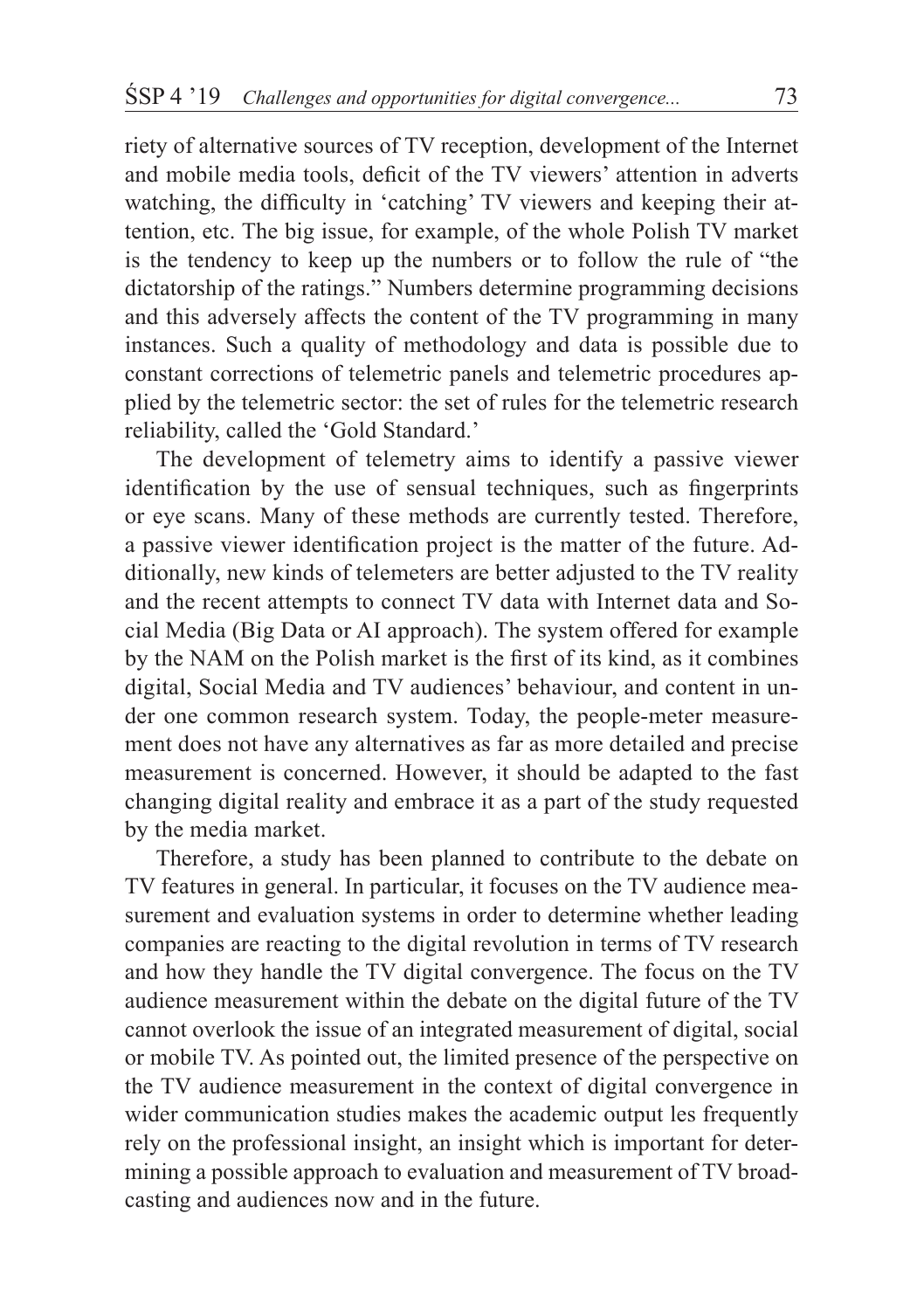### **4. Methodology**

The main objective of the study is to determine the future of TV and TV research globally and particularly on the Polish media and broadcasting market in the view of growing digitalisation of content and audience behaviour.

In order to determine and describe the perception of telemetry professionals regarding the course of broadcasting digitalisation, a qualitative triangulated methodology has been applied. It combines the case study approach: focus on a TV research market leader and deep interviews with interpretative hermeneutics of qualitative data collection and analysis.

It starts with an extensive desk research of professional publications (professional, sectoral and company's own presentations, handbooks, guidebooks and reports) by TV and media experts regarding TV research development and future, apart from the theoretical insight into TV audiences.

Once completed, the case study approach focuses on a company representative for the telemetric sector, as one of the biggest media audience measurement companies operating globally (45 countries). The company is also distinguished by its innovative approach. The company has been anonymised for research purposes. The Polish market was chosen because of its significance on the East and Central European market: a switchover to Digital Video Broadcasting Terrestrial (DVBT) completed in 2013, long history of TV presence dating back to the early 1950s, postcommunism broadcasting transformation and finally due to its growth. According to the 2018 PwC report, the media market in Poland will increase by 3.5% in coming years, from EUR 9.15 bn at the end of 2018 to EUR 11.5 bn in 2022.

The research technique included five semi-structured online and offline interviews with company's experts and top management both from the global headquarters and Polish offices. Interviews, of 2 hours in duration, were performed in August and September 2017 in company premises or via Google hangouts and Skype with the company headquarters. The interviewees were selected on purpose in accordance with their top management functions, using the pre-existing contacts. It also followed the snowball sampling method to select competent directors of departments and high-ranked specialists.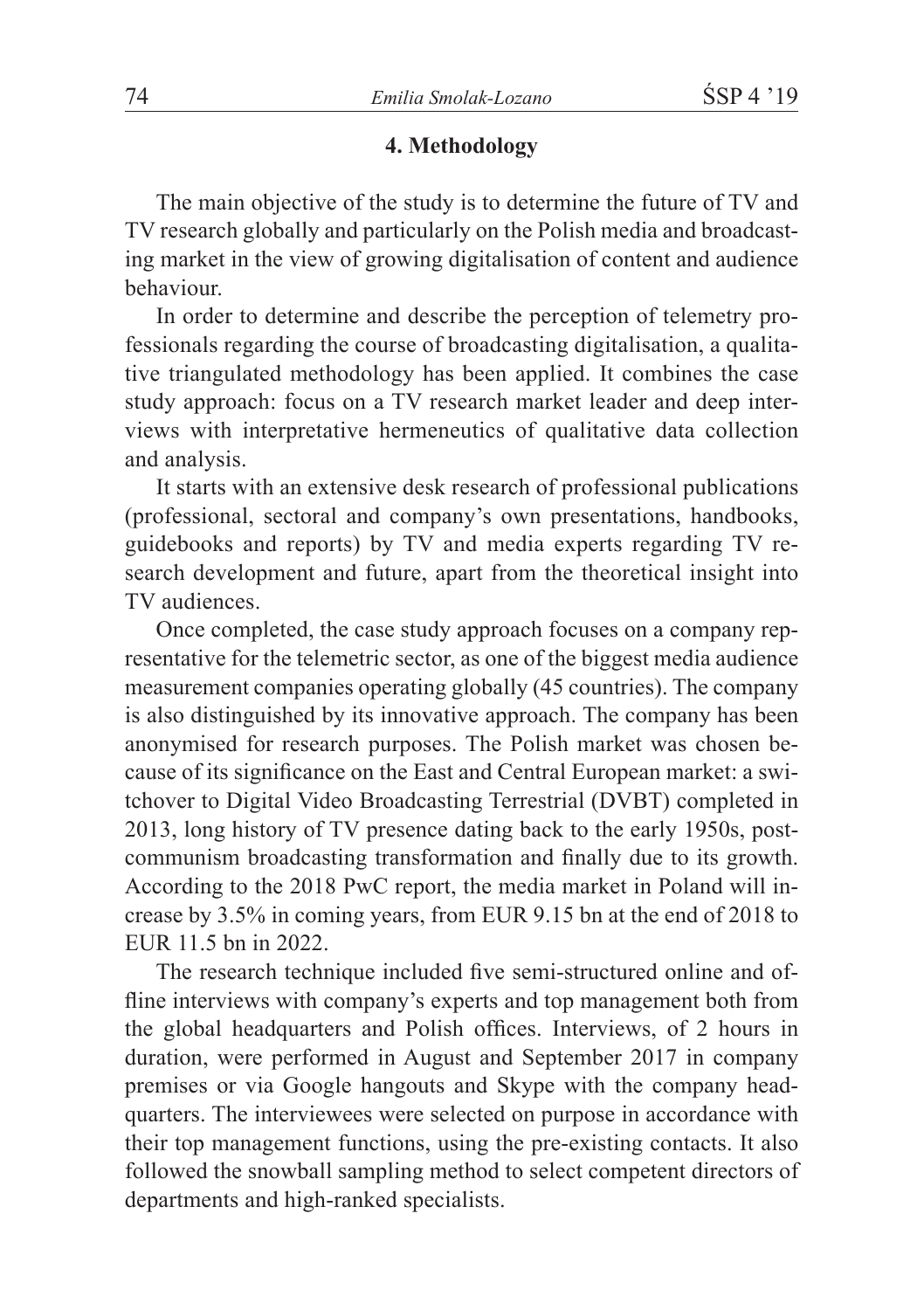Open questions (23 in total) were organised in a random sequence and they referred to eight basic areas of interest, as follows:

| 1. State of digital measurement currently in short-term and long-term future        |
|-------------------------------------------------------------------------------------|
| 2. Challenges, obstacles and opportunities for digital TV measurement               |
| 3. Compatibility of digital and traditional TV measurement                          |
| 4. Vision of digital TV measurement and TV future as mass media                     |
| 5. Role of digital audiences in development of modern TV and its measurement.       |
| 6. Perception of market regarding digital measurement                               |
| 7. Role of Big Data and any other technological developments in digital measurement |
| 8. Social Media data and its role in TV measurement                                 |

Subsequently, data collected were anonymised, transcribed, and organised around each of 10 topics, followed by the structuring of the discourse and analysing it by means of interpretative hermeneutics, while looking for a meaningful insight.

Results showed a high level of expertise and professionalism of the company in tackling challenges of the Digital Era and its leadership in providing an adequate response to market needs at an early stage.

# **5. Results**

## 5.1. The state of the digital measurement currently, and in short-term and long-term future

The total audience measurement is a unique option to combine the Internet and TV data, the passive and active types of consumption where the digital content and fragmented TV are converged to overcome the traditional division of measuring only sites online (online communities) versus the TV measurement oriented on content only.

It offers an integrated single stream of digital data (content and ads that are interrelated) together with standard TV (telemetric) data. A digital content consists of two different elements or patterns in consumption: passive TV (traditional) which still is consumed worldwide at the average level of 3–4 hours per day and TV-like content consumed online (informative sites) which constitutes more an active mode of content con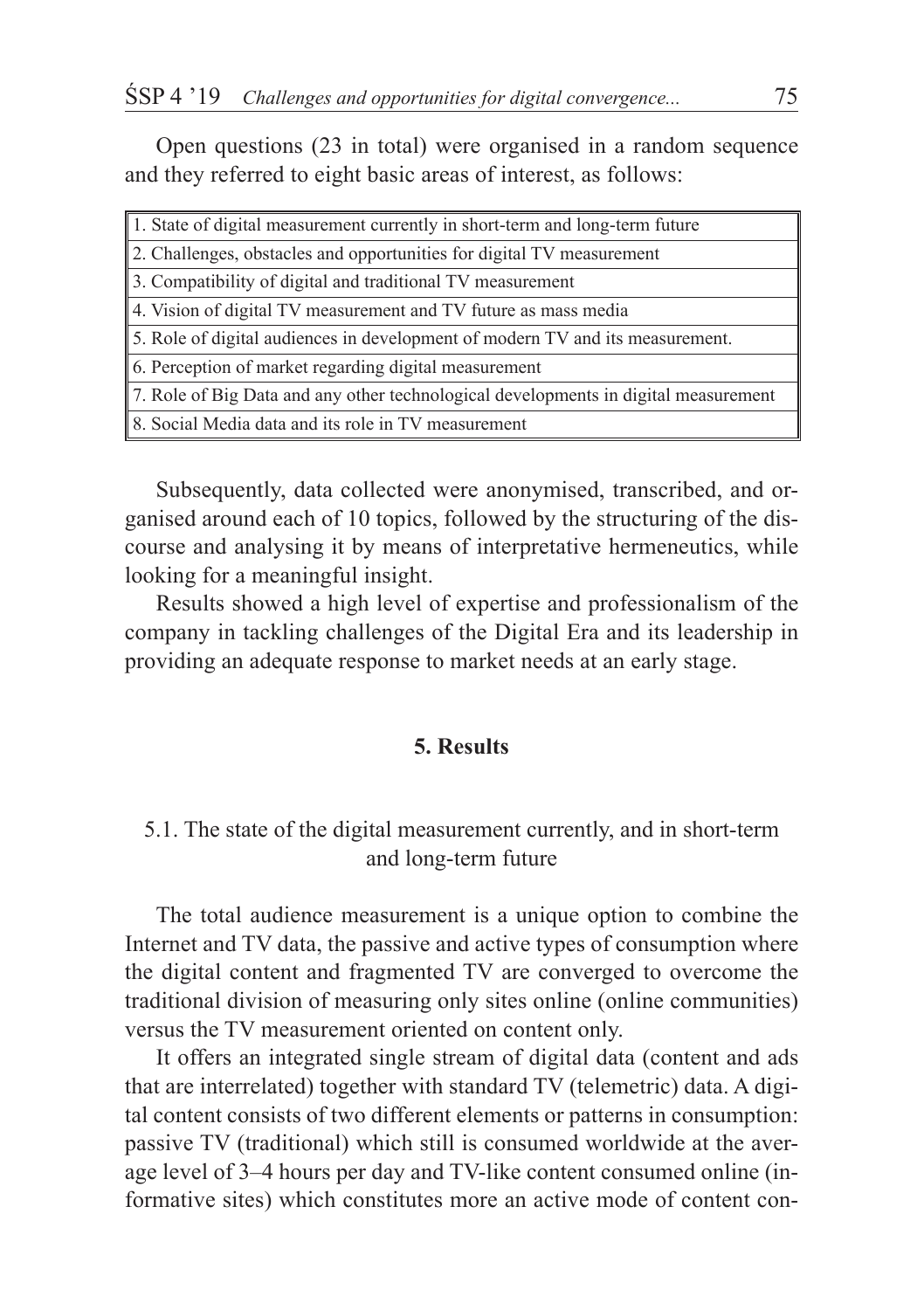sumption. In general, online channels constitute a more active medium, since it presents a purpose of activity, usually the information search, e.g. Google browser. The digital content shall not therefore be considered only a video type of content since the majority of the online offer is based on the actively engaged information search. Obviously, the online content is composed of many platforms such as TV sites, TV online, or YouTube – considered as similar to TV and Netflix.

It is a basic company's framework composed of digital content ratings to measure effects of content consumption and digital ad ratings to measure the performance of a digital advertising campaign in a similar way to telemetry. Altogether, they deliver three basic variables: Reach, Resonance (perception) and Reaction of audiences (3R). The Digital Content Rating (DCR) and the Digital Ad Ratings, launched worldwide in 2016, started to offer a complete digital ad service in Poland. As described on the website, it is the key part of Nielsen's Total Audience Measurement of daily audiences which embraces all types of digital content (video and text alike), which offer the metrics compatible with TV metrics.

It is the next step after the Social Rating which is a solution added to standard GRP values and which measures the power of conversation on TV channels and programs on Twitter. The total measurement of audiences is possible due to compatibility and integrated measurement based on TV panel and Big Data. The data for digital ratings come from Facebook (users' data) and show the major precision comparing to other services, such as the one offered in Poland by Gemius, which are based mainly on estimations. As such, it does not have any competition on the market.

The methodology is based on a situation (event) context which includes tags in the ads and plug-ins in its content. The challenge here is to translate the situation into the panel's participants' behaviours and reactions. Data are anonymised and aggregated; online situations are then assigned to Facebook user data to assure continuity. Its major advantage is the capacity of identifying which panel gaps are the major drawback of that panel. In this way, Facebook data are combined together with ads and content data. Another method involves collaboration with agencies and media houses or other services in order to integrate their own data. The general idea is based on the Big Data philosophy, as for example the alliance with the Point Logical software in the case of the DAR. Due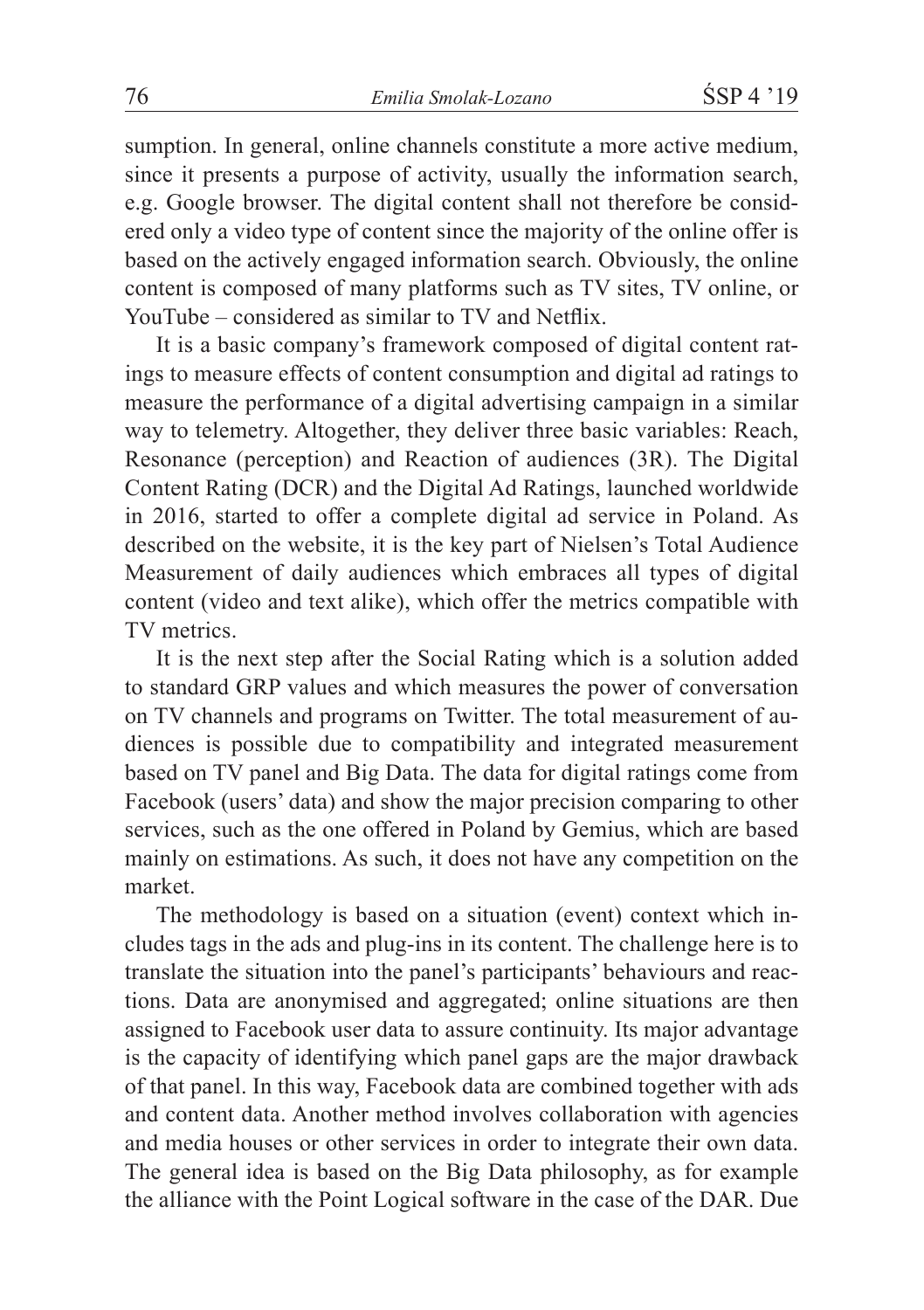to this collaboration, data are introduced into a single system, e.g. only Facebook data of a single use.

The collaboration online and that with software providers to integrate both TV and digital data into one single source is the course marked in general by the Cross Media perspective.

In general, nowadays, the measurement is performed twofold. On the one hand, we have a traditional panel which is accurate and representative (based on sample), controlled and provide in-depth information. By means of the panel, measurement focuses on TV and TV online as well as video/static pages. The panel offers an independent research in terms of being free form the cooperation with online publishers. Nevertheless, since the online environment is large and fragmented, the margin for a measurement error is higher than in the case of the TV. Online behaviours are not determined by sex and age, and this coincidence is significantly more evident (demographic variables and actions) in the case of TV consumption. The online measurement requires cooperation with online publishers (embedded code). These two sides of the measurement are equally important to get a general audience picture. In order to capture and make these two worlds compatible, the SENSE service is used, which provides a sensitive volume of aggregated information regarding digital content and ratings – both ads and content form the base for digital data. As such, it is assigned to the panel. Additionally, upon the agreement with Facebook, the system provides anonymised and aggregated user data in order to detect online behaviours.

In the nearest future, the focus is going to be on further development of digital ad ratings on the Polish market, and the encouraging of clients to sign up for such a service. The goal is to turn this type of data into a new digital currency on the market. The second goal is to introduce the digital content rating on the Polish market within the effort to promote further integration of Internet and TV measurements.

In longer term, experts consider a modelling-based approach in which data from the panel, which detects consumers and viewers' profiles by means of valuable socio-economic data, will be integrated with digital data. As such, the further development of present Cross Media solutions will convert the output to aggregated data and information from the digital content.

The future might bring the focus on a targeted Smart TV as it has already been performed by SkyBox in Ireland or UK: this approach is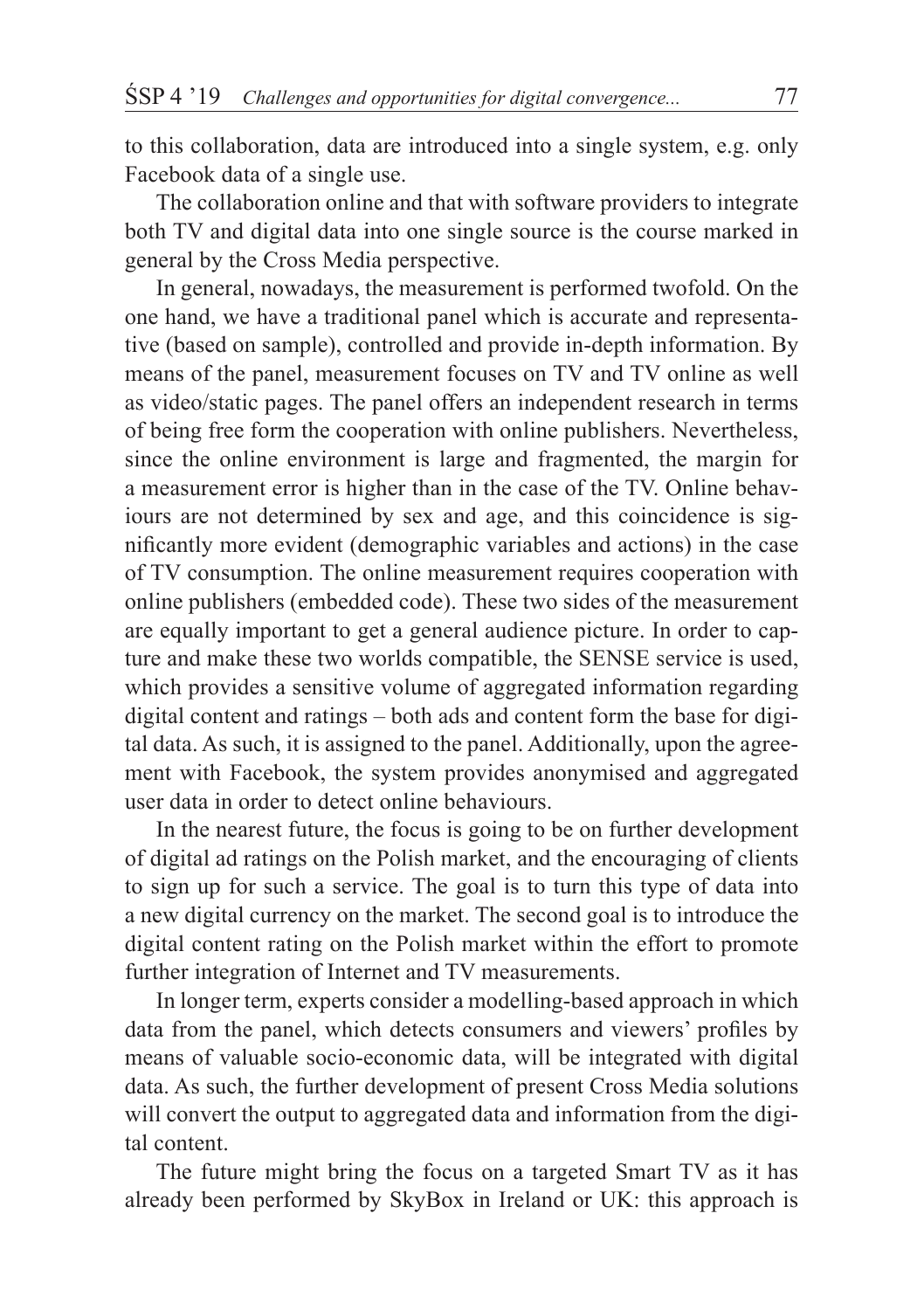based on dynamic ads concepts. This means that particular ads are broadcast depending on the historical TV viewing behaviour of the audience. Other questions for the future refer to the 30-days duration of cookies that limits digital research, shared devices and VOD like solutions to be used for advertising. The open question remains who should measure the digital TV and which system (hybrid, integrated, single source) would be the most appropriate.

# 5.2. The challenges, obstacles, issues and opportunities of TV measurement

#### 5.2.1. Challenges

In terms of challenges, the main one is to get knowledge of the digital audience, computer users, which extends beyond cookies and is more focused on the understanding of digital behaviour instead. This will require further development of methodology implemented with Facebook that constitutes a mega research panel that monitors individual user accounts and therefore is able to monitor their real behaviour. The point is to understand and predict them. Generally speaking, the challenge is the methodology to bring together TV, online TV and digital content. Therefore, the challenge is strongly related to the Cross Media approach in order to make digital information usable across media space.

Another challenge, with no less significance, is to measure audiences across different platforms in a similar way – with the aim to create a common market standard with compatible variables and measurement systems. Unlike Facebook and other systems, Google has rejected the possibility to participate in such kind of measurement. Therefore, the challenge is to establish a modern system based on a feed model (websites and online services) rather than a classic user model. The methodological challenge is to integrate digital and traditional televisions and to establish a foundation for a common methodology and set of variables, statistics and metrics, which would be comparable across various channels.

Additionally, another challenge is to further develop and modify the current classic model based on the unique user and replace it with a new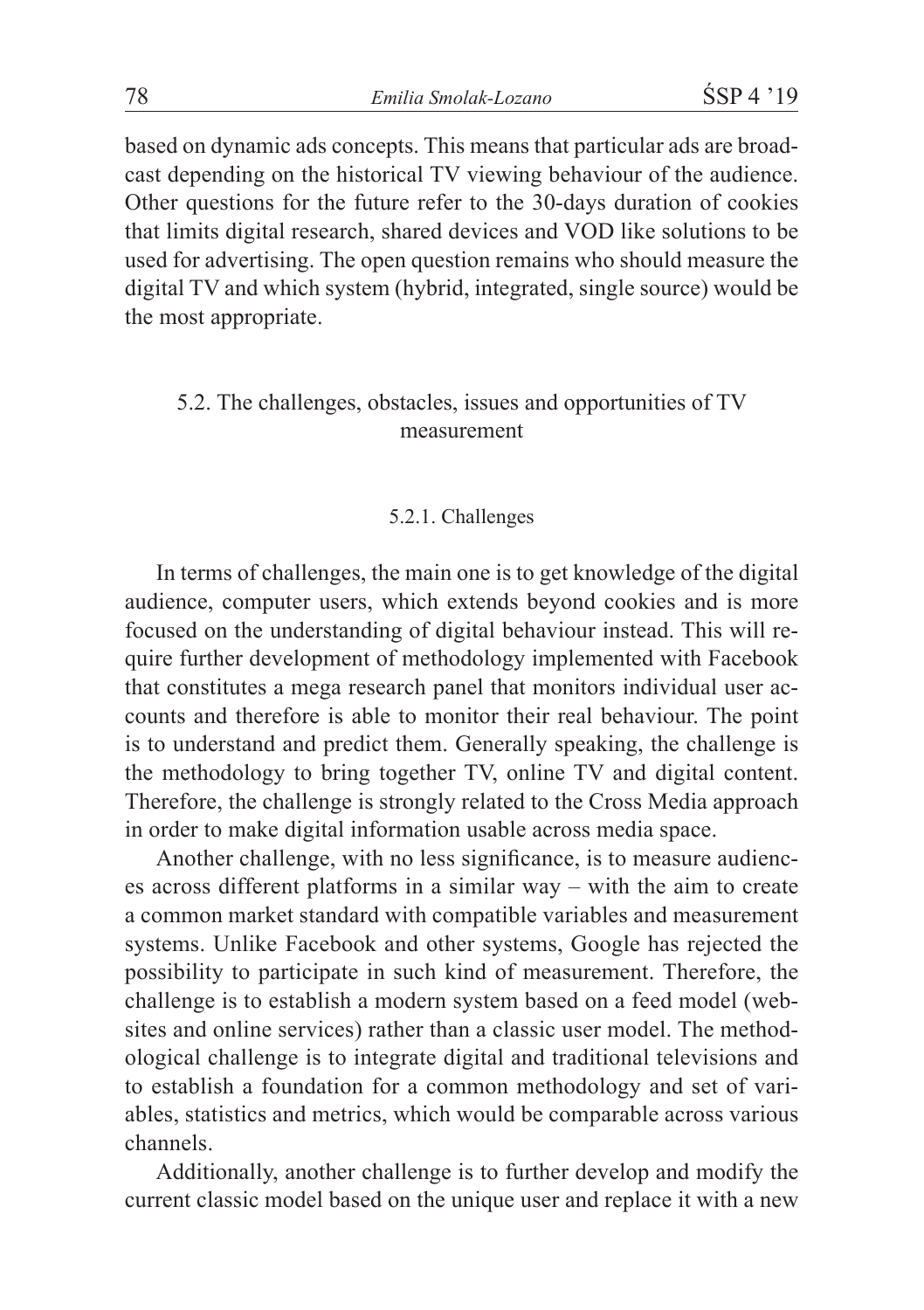programmatic measurement model. Challenges to digital measurement also include fraud (panel is immune to falsification) and viewability issues (whether content is really seen/viewed when appear in the screen).

Apart from methodological and organisational challenges, financial challenges are equally important, especially the investment in advertising. Four years ago, digital media experienced a big financial influx of investment. However, examples of last year show that companies, such as P&G, are gradually giving more importance to TV as the more accountable channel. Another example is Facebook which over-estimated advertising efficacy.

The human factor as a new challenge should not be ignored either. There is an increasing need to understand human digital and TV behaviour beyond mere measuring of the output. This requires to shift research questions from what users do to why they watch and consume certain content, taking into consideration the aforementioned division determined by a distinctive media nature: passive versus active.

In summary, the challenge is to build an advanced system that can measure the same data in the same way across all media, and multiple media platforms and formats.

#### 5.2.2. Opportunity

The main opportunity is business development towards the measurement across all platforms and its transparency. The clients prefer to use their own data instead of independent measurement figures, especially provided by editors. The opportunity is to offer a digital measurement as an additional service to the traditional TV audience measurement for both editors and advertisers.

Therefore, the opportunity is to integrate these two types of measurement and create total audience data as a Holy Grail of advertising taking into account that more than 80% of advertising investment goes to the TV and the Internet. This refers mainly to the Polish market, since such solutions are already implemented in the US, France, and in the UK where a post-hoc analysis of particular campaigns is already offered. So far, the lack of infrastructure on the Polish media market may hinder the development.

The other opportunity is to develop a methodology for the integrated and common measurement of all platforms in a uniform way. It is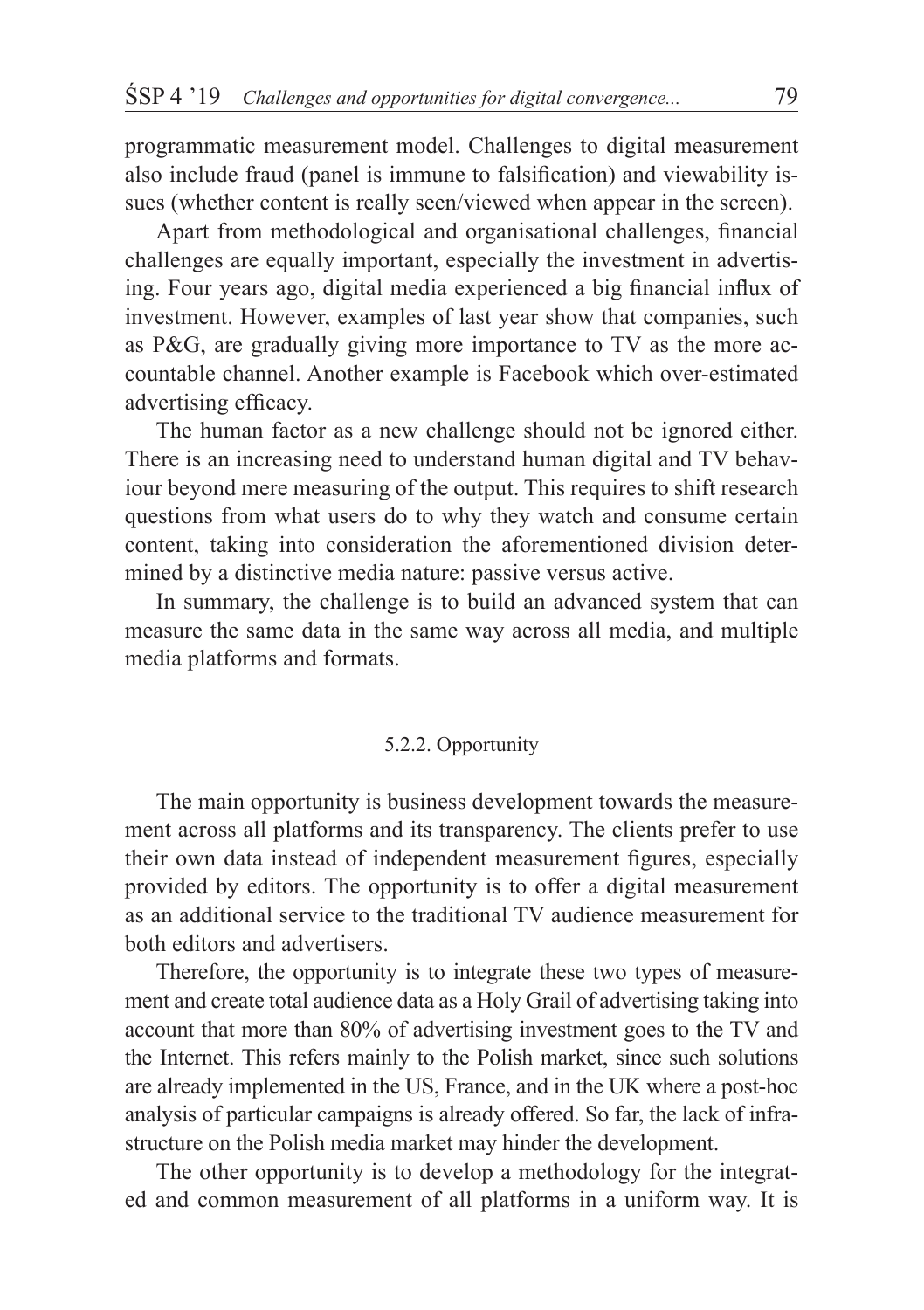particularly relevant for Polish mobile services, since they constitute more than 50% of the entire market. Yet another opportunity is to develop a technology which is capable to recognise if the content has been consumed by one or two persons (common computer and Unique Users methodology) or to be capable of determining whether one or two people watch TV and simultaneously surf on the Internet. Therefore, the opportunity lies in providing multiple solutions instead of a single one to integrate the panel and senses systems with the overall aim to harmonise them in terms of metrics and methodology. Furthermore, it can provide a possibility to demonstrate the digital value, when it does not correspond with the content.

Other opportunities are to create a hybrid solution (Sense with a panel) to balance in the best possible way the cost and accuracy of both types of measurement (traditional TV measurement is considered expensive due to fragmented viewing but easy to measure even with time – shift issues, although overall ROI is considerably low). The hybrid solution provides the market and sector with the access to all and the same data in a uniform way. This helps to build a transparent practice. In summary, a common denominator for the metrics operative in both systems, independent source of data and integrated methodology are the three most important opportunities for the sector.

#### 5.2.3. Issues and obstacles

The 50 years of the development of the television created a common standard that all parties subscribe. As a matter of fact, the medium itself has not changed much since its early days. As far as the Internet is concerned, there is no general agreement regarding standards and the Internet as a medium is undergoing a continuous transformation. There is no general market consensus on the standards of measurement of the Internet activity, especially in services of low reach and ratings. The current issue discussed internationally is related to comparable and compatible metrics. Additionally, the digital measurement involves a number of issues and different approaches. Similarly, the sector is fragmented in terms of research. Modalities of measurement are a mixture of TV and digital, or only one type of measurement but applied differently, some alternative partial solutions or none of the above. The digital measure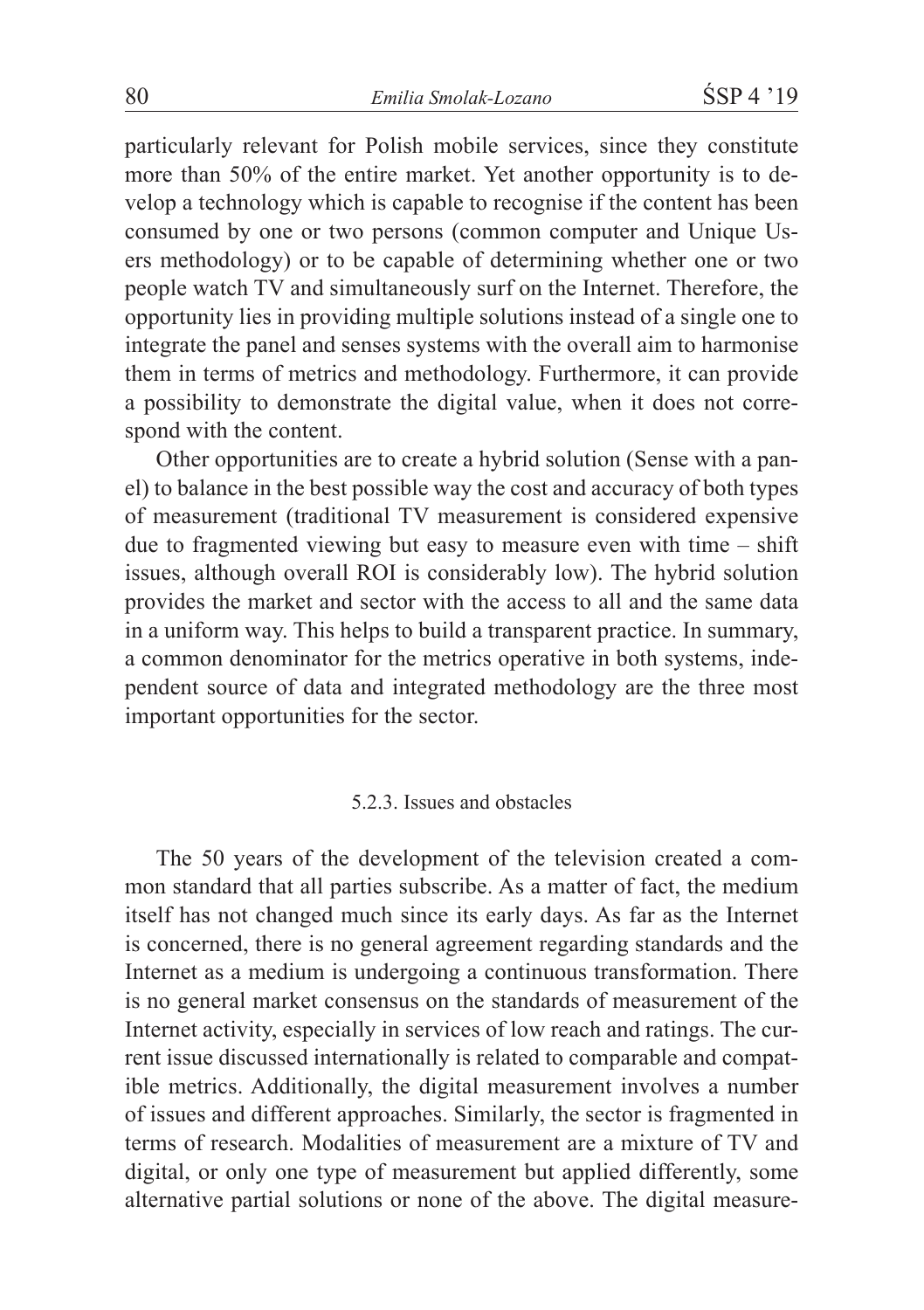ment struggles to achieve effectiveness hampered by inefficient ads and poor algorithms. These drawbacks are hindering its development. Furthermore, the Senses which measure the content require a technical and methodological solution to recognise what people are actually consuming and who these people really are (who watches what).

The sector is not free from ethical concerns. Digital solutions are mainly developed to measure advertising so online service owners are interested in demonstrating their capacity of reaching attractive targets and implementing effective campaigns. The ethical side, like in the case of overestimated Facebook, focuses on demonstrating the impact in terms of advertising investment (ROI). The ethical conduct in the future development of digital media will require a significant level of transparency and accuracy.

Finally, both types of measurement need to address fragmented ads and viewing issues that characterise the digital and TV, respectively.

As far as obstacles are concerned, it is worth to mention those related to the creation of an all-platform meter, which is not only difficult technically and methodology-wise but also quite expensive.

### 5.3. The compatibility of digital and traditional TV measurements

As such, ratings of TV and digital have not been compatible until now. One is based on panel's participants and another on a Unique User (UU). The main variables in digital are those imported from the TV standard Reach, (TV) Frequency and GRP in the targets. Therefore, the digital TV is adjusted to the TV structure and not the other way round. Other measures include: Time spent, Spots, Impressions, GRP in general and variables related to cost: Cost per GRP, Cost per Point/Impression. They are similar in general terms to the Cross Media approach. It is worth to mention that the CTR has been coming back to the digital measurement.

The compatibility is aimed at providing the possibility to compare effectiveness and profitability in two different media. There is no general need or pressure for new indicators or special variables but rather for the course of action that makes digital compatible with TV for example in case of viewability. It is necessary to verify if the ad has been indeed served in the screen – viewed by Unique Users (viewability), since 60%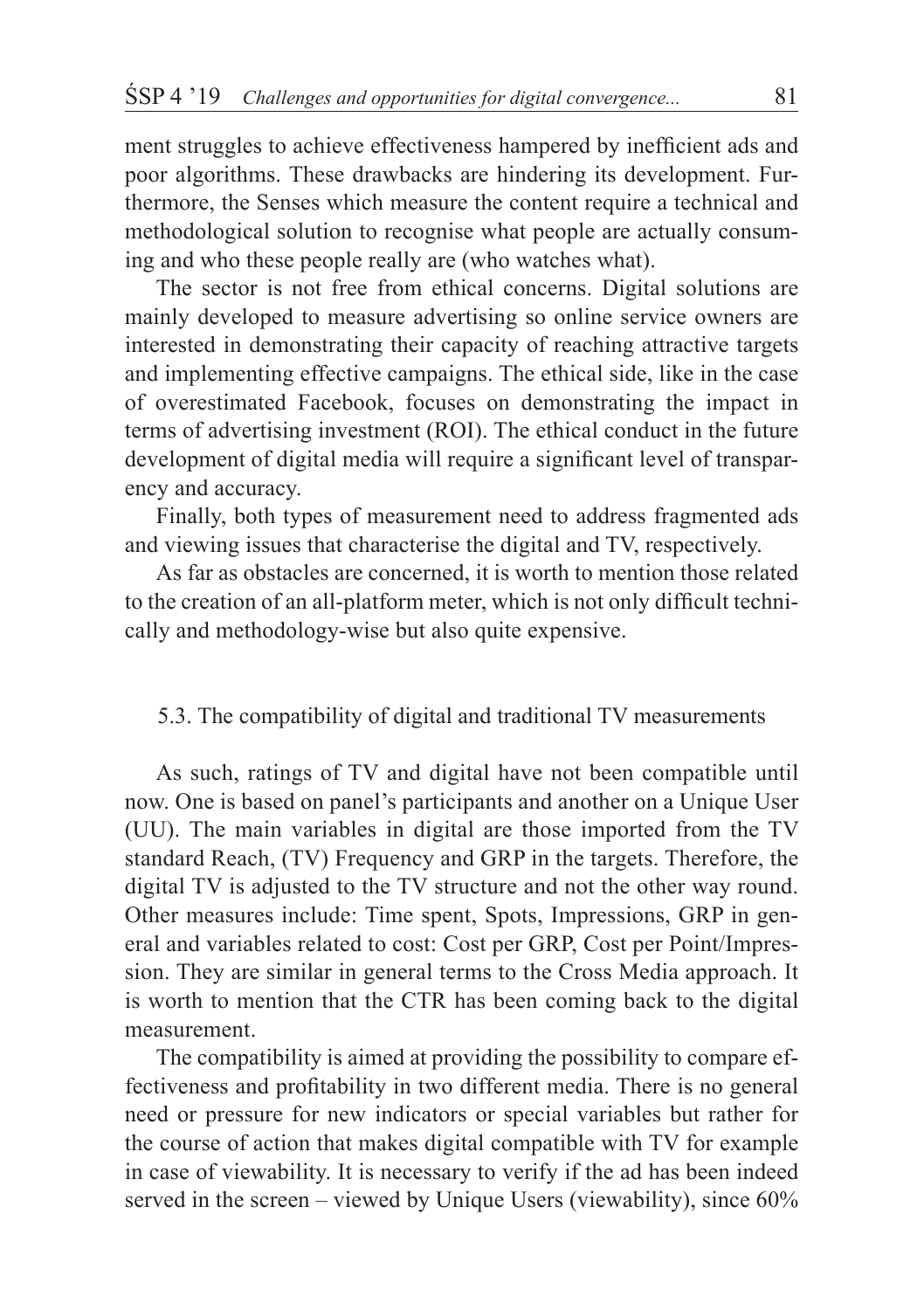of ads remain unseen and therefore invisible for users even though they represent more than 80% of advertising income.

For the time being, indicators from both sources are not compatible. Nevertheless, standards from TV, being far less complex medium, are implemented into the Internet in order to facilitate compatibility by means of special research techniques. Those, on the one hand, enable compatibility but, on the other, the measurement is performed at the cost of innovation. The effort to make these two compatible drives towards simplification of the far more complex digital sphere. TV and digital are measured separately, and the digital environment is far more innovative than the TV. This means that the more innovative medium, the more difficult it is to adjust it to TV standards. Furthermore, variables, methods and standards commonly accepted in the case of TV raise doubts and concerns when applied to the Internet. The sector looks for an outstanding quality of the digital measurement where the digital is equally important to the TV measurement.

### 5.4. The vision of digital TV and digital measurement

The visions are probably the most pluralistic. Some believe that the classic TV, as we know it nowadays, will disappear, others declare the opposite. Regarding the first group, there is a common belief that TV will transform into "a computer on the wall" that provides an innovative type of entertainment: more interactive, totally on demand and personalised, based on social recommendation and behaviour algorithms based on data (similar to Youtube model: suggestions that analyse historical preferences and viewing behaviour). This will be the modern kind of TV without channels and producing their own content, similar to the Netflix model. Although entities operating on the market and content may remain the same, both forms to reach the audience and the viewer profile will change. Regarding the first vision, this revolution will come quickly and will happen very fast, especially if national regulations stimulate it by blocking and controlling the content or establishing censorship in the Internet. In general, the first vision of the TV revolution predicts a significant change in consumption patterns for TV and the Internet. Therefore, it is rather a revolutionary vision in which digital behaviours take over the traditional TV medium and change it totally. This vision claims that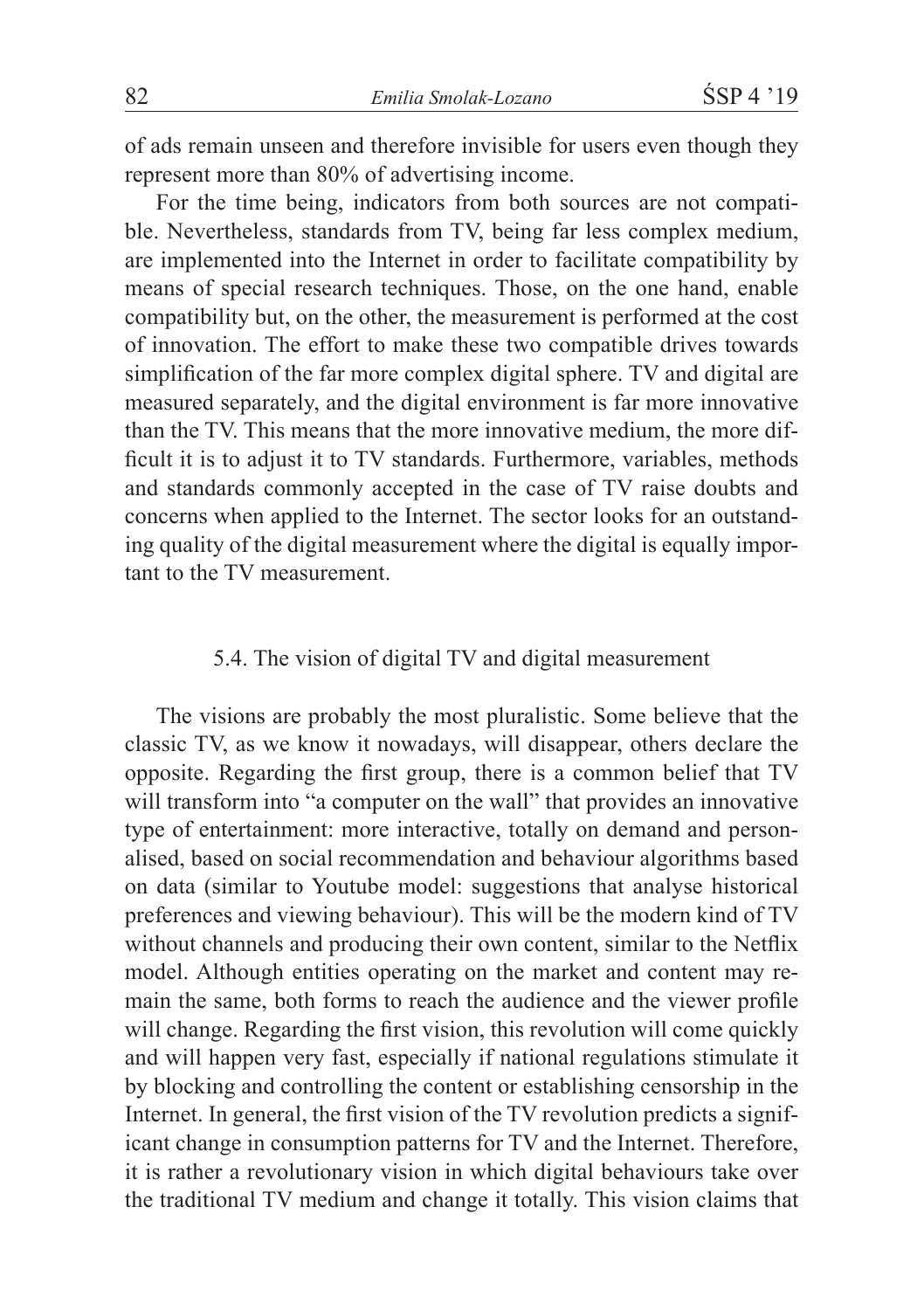a model of paid content is quite realistic. However, there is a common belief that it will happen on a small scale as it is dangerous for online editors. It is especially true in Poland where the tendency to pay for the content due to certain economic conditions is quite limited.

On the contrary, the second vision predicts that changes will be slow due to the lobby of older users who account for a significant consumption of the contemporary TV. This vision supported by some management board members also emphasizes that, contrary to the common belief, the TV consumption among younger users is not that large, and ratings indicate a stable tendency throughout the years. The convergence of these opposite visions demonstrate that consumption patterns will or might change significantly. However, the softer vision of slow of TV remodelling is based rather on the collaboration of these two media in the next 10–15 years forced by the market and consumers. It is a process that will take place over decades due to the technological gap among elderly and low income segments of the audience. Eventually, the Internet will dominate but rather as the result of a slow evolution of content towards more simplified forms, due to the aforementioned demographic characteristics, and consequently, the content will cause the change in consumption patterns.

Therefore, we expect two quite opposite visions of TV and digital development in the future: revolution versus evolution.

It is also worth to mention a more consensual vision that is situated between these two. According to that vision, the contemporary TV will not change significantly. The live events will remain, like news, sports and shows, including launches of new series and seasons. The main advantage of TV consumption is its live and real-time character, especially in the case of different types of TV shows. This real time and live character of events will bring us back to the behaviour typical for the traditional TV: the ability to gather people together in front of the screen. Meanwhile, the digital TV will simply disseminate its content on different devices but this new TV will remain traditional as far as behaviours are concerned. Additionally, we can expect further fragmentation of the market as new players such as Amazon, Netflix and similar try to transform the digital TV and digital content into more cost-effective services. The future TV will have to face the issue of cost versus quality but the general course is that TV and digital will eventually merge and blend.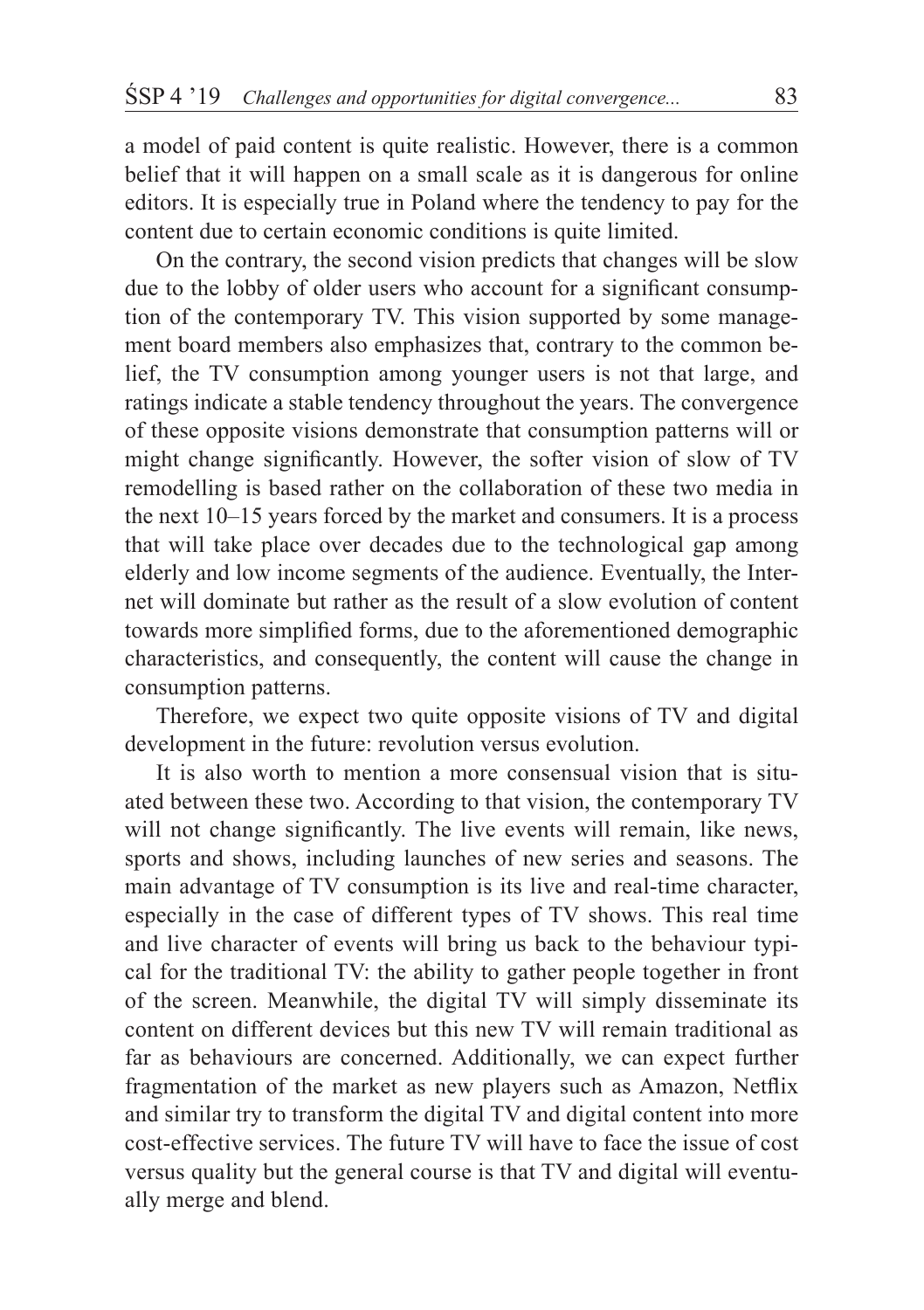The development of the digital measurement will take place alongside and according to the general development of the digital sphere. The overall aim is to be able to measure it across all platforms and devices by means of common denominators in order to assure compatibility.

An important dimension regarding the above is of a political nature. Policy changes will stimulate minor changes in measurement and those might cause major financial changes (in terms of both investment and profit).

So far, we have observed attempts to achieve the goal by using different approaches and perspectives. The fragmentation of efforts, services, software providers and the lack of general collaboration is remarkable: each company and provider acts in their own way and separately (Google, telemetry) but similarly to Youtube. It is necessary to develop the gold standard already at this stage.

### 5.5. How does the market see the opportunity for a digital measurement

As far as the development of the digital measurement is concerned, the Polish market remains behind the UK, France, the US and Germany. However, this does not apply to advertising investment. In general, Central Europe does not demonstrate the same level of advancement as the West, although the development of digital platforms and their usage follow worldwide trends. In terms of investment, the biggest advertisers focus mainly on wealthier markets of Western Europe. Therefore, a natural demand has developed for better standards in measurement and evaluation of effectiveness. Additionally, it seems that ethical standards in research are more significant in Western than in Eastern Europe.

Officially, the Polish market demands transparency and an independent research provider. However, online services and editors with low ratings and reach do not want to facilitate this kind of measurement to avoid having their weaknesses exposed. As the measurement of digital media requires the cooperation between digital content providers, it becomes the question of the attitude towards such a collaboration. The market has reacted in a positive manner towards a more detailed and accurate DAR offer that is competing with the offers of Gemius and other services which made the market quite chaotic in terms of measurement and research services.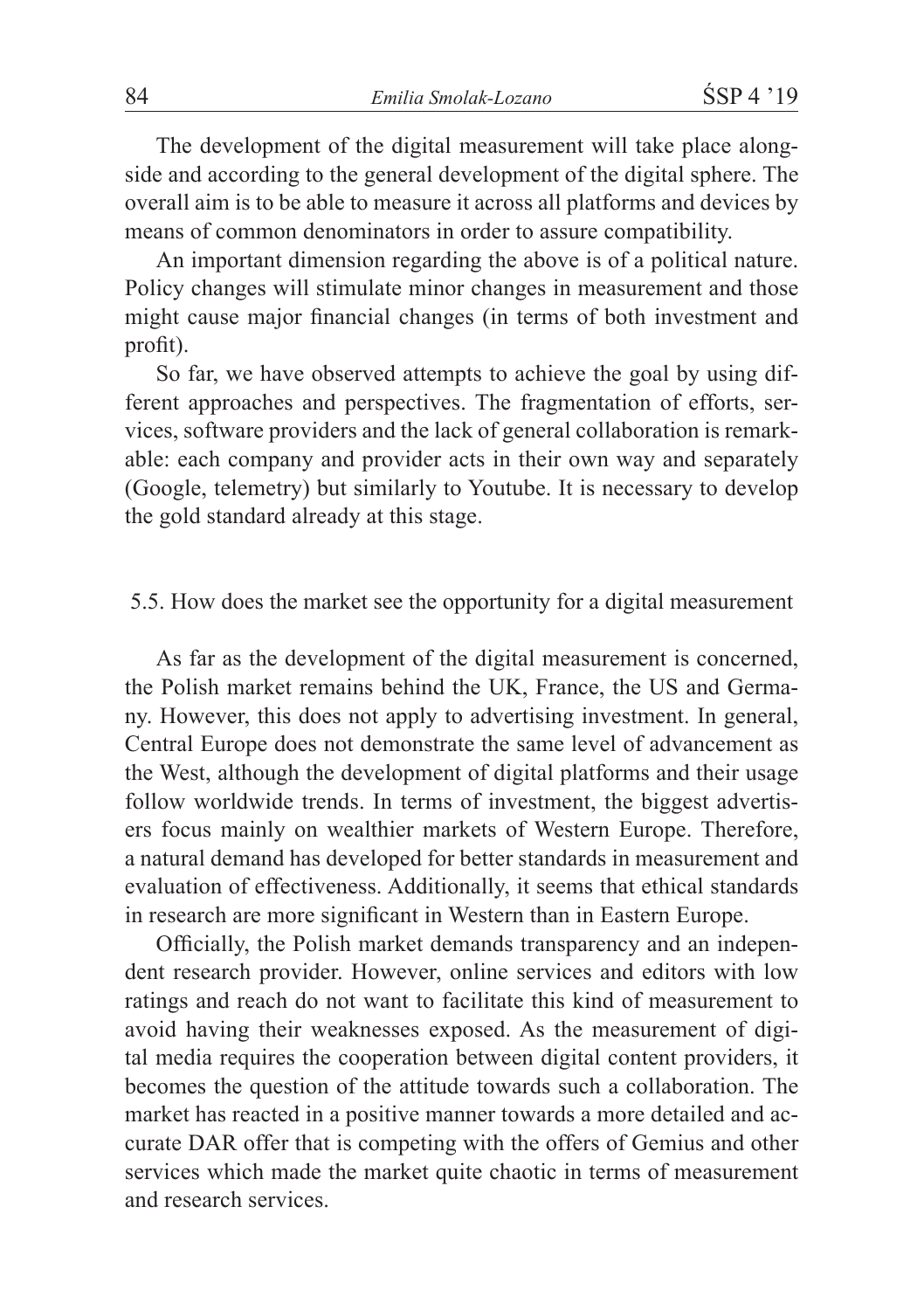5.6. The role of Big Data and other technology developments in digital measurement

Big Data will definitely lead to the revolution and play a key role in the transition from an individual panel towards a Big Data approach. The over presence of data and the overflow of information will result in the establishing of research agencies that will transform into big analytical centres examining specific indicators rather than catering for needs of data owners and producers. Research companies might try to collect data (Big Data) by means of programmatic and retargeting models, becoming the competition for marketing companies. Similarly, Nielsen heads towards advertising and marketing services by using the recollected Big Data for selling the marketing services. Senses research service, for example, it is built on Big Data philosophy being Big Data a key point in digital and TV measurement nowadays.

### 5.7. Social Media and its role in TV audiences' measurement

As such, Social Media ratings is a real-time measurement providing real-time ratings which monitor shared and earned content on different social networks, such as Facebook, Twitter, etc. (total reactions of the users: comments, likes, retweets, replies, memes, interactions, as provided by statistics of those social networks and typical for Social Media reality). As it is commonly known, Social Media demonstrate the scale of engagement on TV and Netflix alike. Additionally, it provides a valuable information regarding the word-of-mouth and virality dimensions. The highest levels of engagement can be found in live shows broadcasts. In spite of this viral value and fans' implication insight for the purposes of shows attractiveness indicators, Social Media data are rather secondary and not demanded and they should be treated separately to the traditional TV measurement. In spite of big boom in Social Media and general social networks explosion, the Social Media data are complimentary and as such do not revolutionize the way TV is measured or broadcasted. It might one day show its utility when developing the technology able to offer the discounts to Facebook fans watching a particular show, but this requires further advancement in targeting. The market as a whole uses Social Media Ratings as the additional source of data. However, key decisions are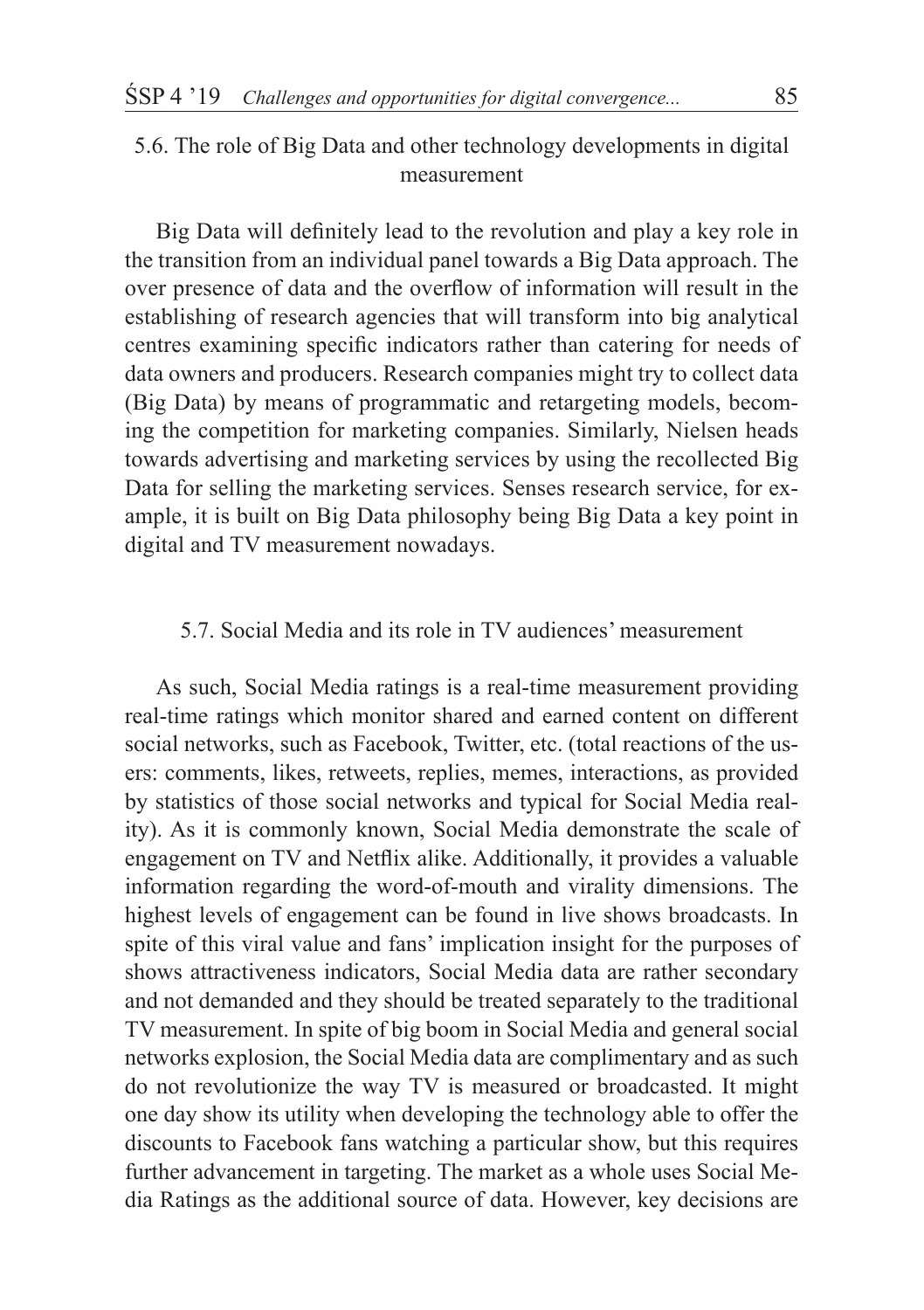formed on the basis of TV ratings. Some marketing decisions, such as the packaging, are oriented through Social Media data, being therefore a helpful insight for the market and treated as such by the clients. It is definitely the additional, complimentary and secondary source of data that serves occasionally to measure emotions of audiences or virality purposes.

The questions regarding the role of Social Media in the modern TV measurement have been considered from different perspectives. On one hand, we have the attempts to create a common measurement for digital and TV which is characterised by the same ratings and methods across all the platforms. On the other hand, there are already services as the one of Nielsen (Social Media Ratings) that offers the telemetric data of one particular programme plus Social Media engagement regarding this particular show. Something similar known as Social Media Monitoring is the element of the Insight service offered by McKinsey.

Social Media Ratings have not replaced the traditional TV ratings but have not entered the buying circle. Indeed, Social Media ratings are not even included in the Cross Media services.

# 5.8. The role of digital audiences in the development of the modern TV and its measurement

There is a common prediction on the possibility of creating oligopoly based on the alliances between the biggest and most powerful media players of the sector for example Facebook with Samsung as the merge of technology, service, contents and TV as the medium. This will allow the total measurement of TV audience behaviours. For example, cameras in TV devices by Samsung (Samsung already measures audience in its TV screens) and Nielsen's audiometers. As such, the first major shift is the alliance and collaboration between one of the biggest global telemetry providers and Facebook that has created the biggest data base of users and media content/TV data based on Big Data technology which enables to measure both: TV viewership and online behaviours. Another big thing could be a thermo-vision and thermo-active measurement of viewing behaviours on screens of different types. The biggest changes will also include and incorporate Big Data services and Cross Media advancement.

According to experts, TV as the screen will slowly disappear from our walls as a traditional device but TV would persist, as the UGC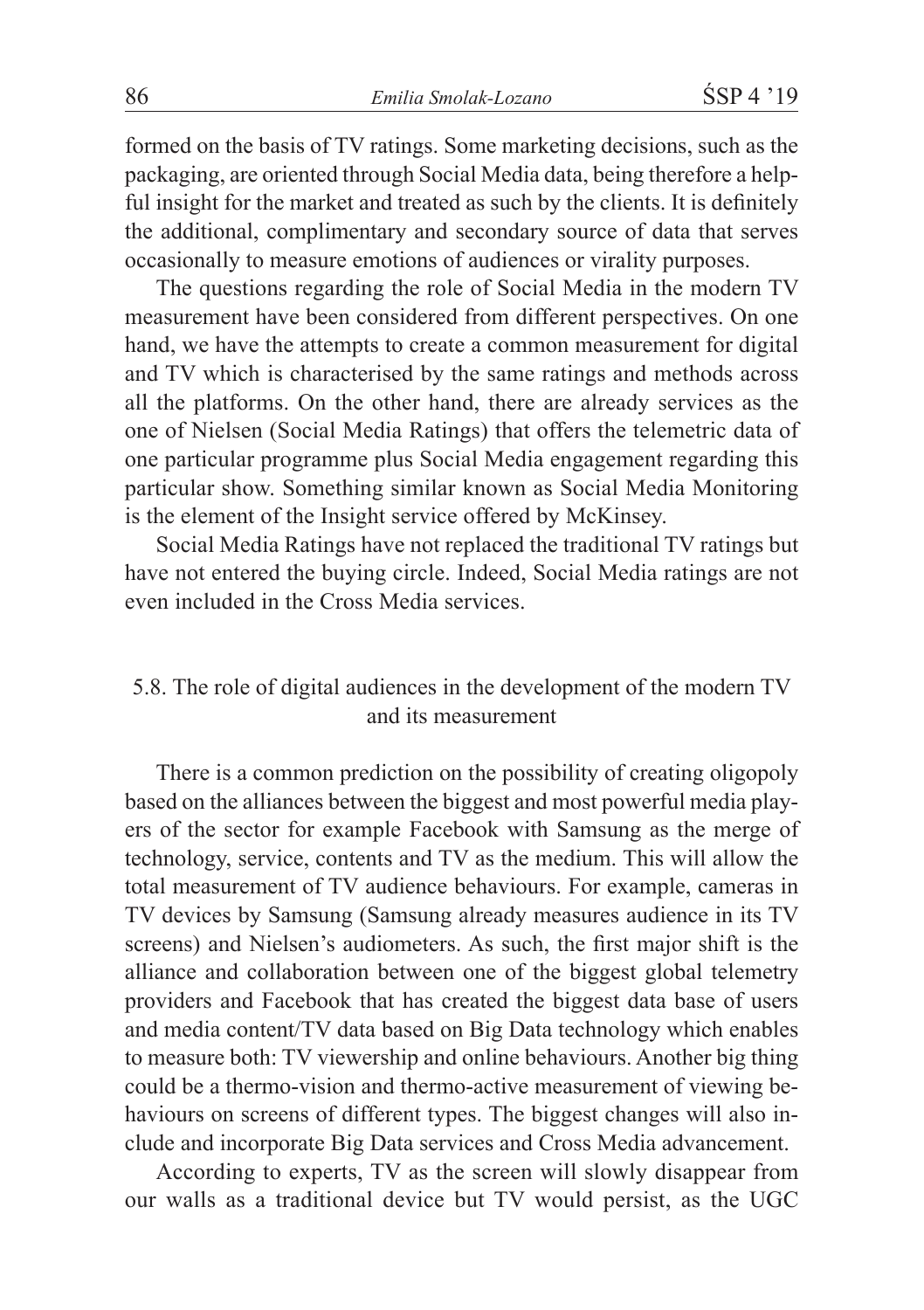would not become the only source of content. The reception of TV will change with the particular focus on the audience as the active consumer of content e.g. news online would be published in the form of the blog. TV as the traditional device would transform towards the device that manage the house electronically (smart house). Multi-platform broadcasting will bring the total lack of limits regarding the formats available for consumption.

According to another interviewed expert, the digital will not kill the traditional TV content or Netflix. Digital content is fairly static and video shall be considered more in terms of TV type of content than digital one. Netflix, for example, is similar to traditional TV but joins various modalities: digital, VOD and traditional TV, being the service on the borders of traditional division. However, it shall not be considered revolution but rather the additional TV source. In these terms, the method of content delivery and broadcasting may change, but the way people watch TV and video content will remain.

### **6. Conclusions and discussion**

According to the interviewees, two almost contradictory tendencies have been observed. The first tendency is the coherence and integration. The TV measurement will eventually overtake the digital measurement in terms that the digital ratings will be added to TV ratings. The second one is the fragmentation and emergence of new smart platforms of TV broadcasting and the increasing number of formats and platforms. The convergence and make these two systems comparable and compatible is the way of the further development marked by Cross Media perspective, fights for ethical conduct of the sector, anti- fraud measures, methodological, financial and technical issues. In overall terms, the TV is the standard here to make the digital measurement similar to the established, independent, transparent, accurate and trustable system.

First of all, TV as the medium and content, as well as the consumption behaviour is attractive for big digital players such as Facebook and Google who will like to begin making profit on these type of contents in the form of TV like content or even creating their own TV. Furthermore, there is an observable process of TV change towards multimedia platforms and the convergence of contents, formats and media. As such,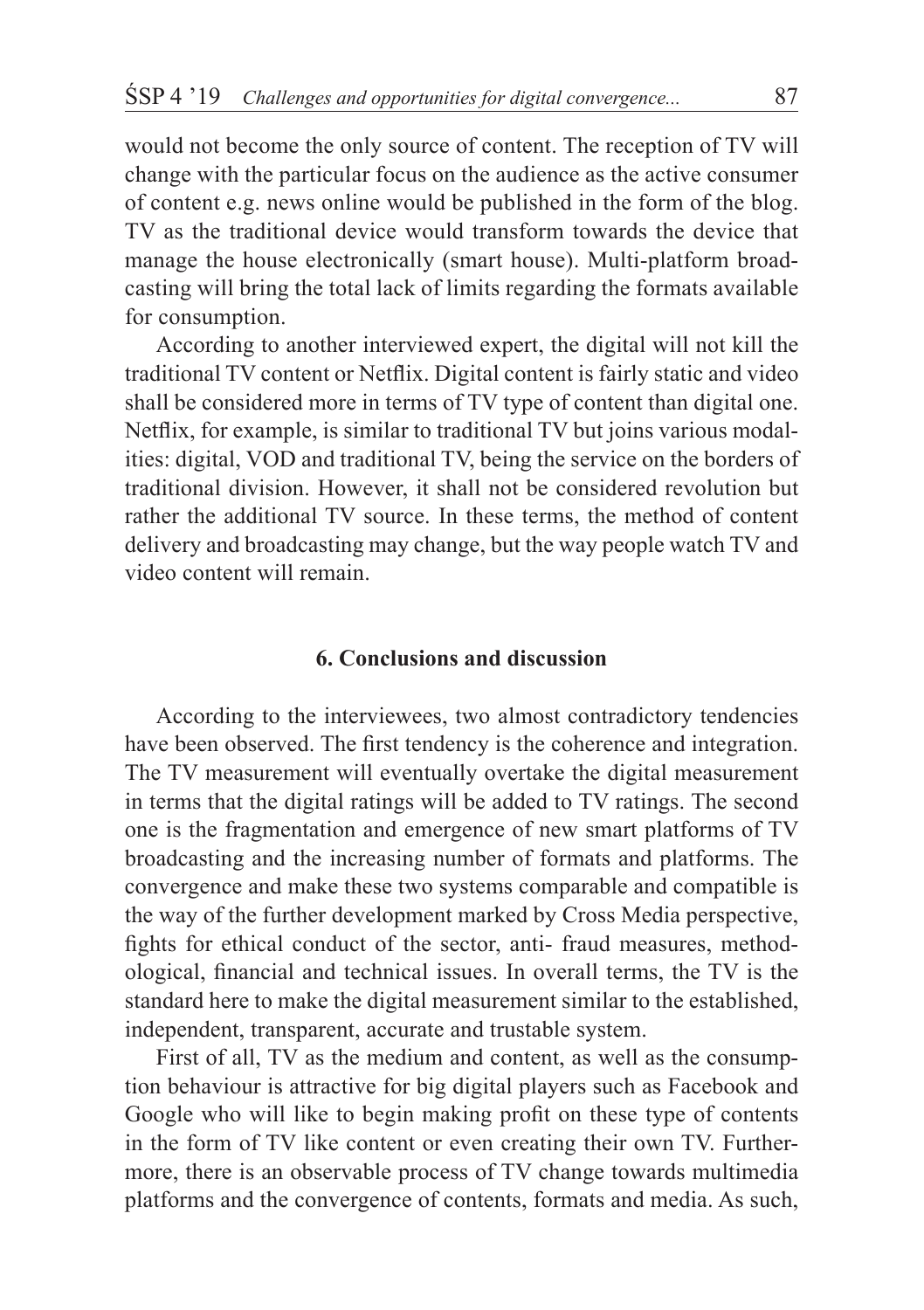it will be expected the further merges between big media players. Therefore, the perspective is very dynamic and open. Hereby, it is observed a certain dualism however the general objective is to control each one's piece of pie. On one hand, TV wants to measure digital and become more digital to control this environment and make more profits. The digital players on the other hand want to become comparable with TV gold standards of measurement.

For the time being, these are two separate worlds. TV research is independent since it does not require the cooperation from editors while digital needs to collaborate with big providers of content such as broadcasters and publishers, e.g. Facebook or Google. Currently, digital is syndicated and there is no unique solution proposed in terms of cooperation among the online players and media research companies, bearing in mind the principal aim of digital to be focused mainly on advertising. Whereas digital has been so far experiencing a big boom in terms of advertising investment, the independent and accurate research constitutes the gold standard in TV measurement, usually overlooked in the digital.

Thus, the opportunity lays in the common measurement for both TV and digital as well as the development of the technology that will provide a reliable and compatible digital measurement. There is no consensus regarding the direction of this development: fraud, viewability standards and issues might be pivot here. There is an important role of multiple market organisations and clients who validate the cost-effectiveness and efficiency of such technology as well as service applied to Internet. The ROI is probably the biggest issue here. Almost all concerns are focused on the compatibility of TV and digital: the common indicators that measure the same thing in different media in the same way and the same dimensions. The overall need and business aim to control some part of digital and TV market simultaneously causes the emergence of new stakeholders that are forced to find the new ways of collaborations meaning it is unavoidable that these two worlds would start to work together and converge at some point.

Regarding the modern telemetry provider as the main object of this case study, its leadership in providing the TV measurement technology that embraces both standard and digital TV is evidenced throughout the interviews' data. The corporation, both in Poland and globally, highlights its principle orientation to build the market standard that includes digital.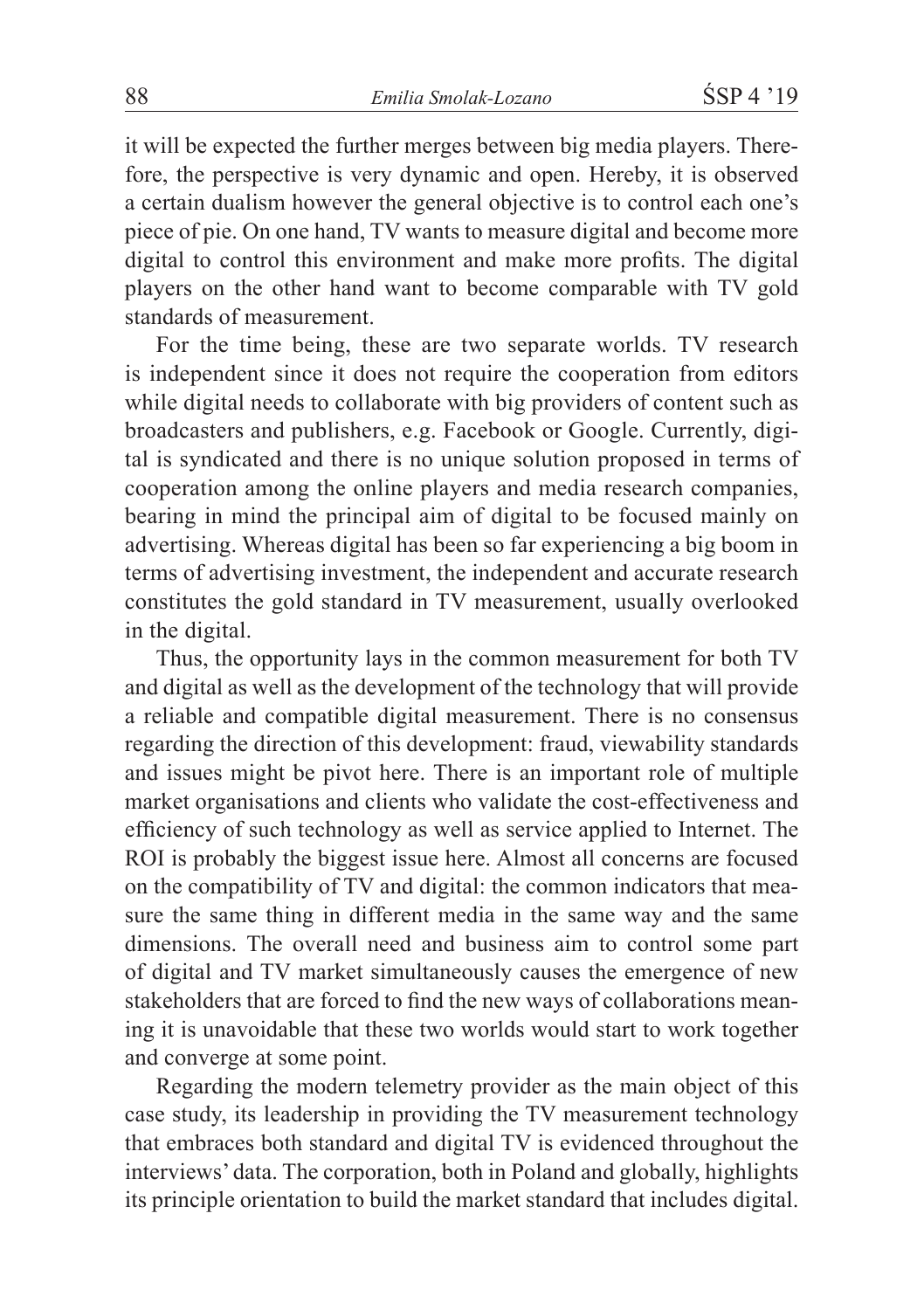The company has a very strong position and on many occasions is the only provider of TV data on the market. Nevertheless, rather surprisingly, according to the perception of the management, it is not perceived as the innovative organisation in terms of TV measurement by the rest of the sector. As far as the digital measurement is concerned, the brand has been successfully created and the new product has very positive perspective ahead although with some limitations that are unavoidable at this stage of digital development. In terms of the future of digital TV measurement, the interviewed company seems to be few steps ahead of the market with its innovative approach and very strong orientation towards the new technologies. However, its rollout of the company's philosophy may vary from market to market and its application demonstrate various degree of advancement. Sector-wise, companies in the forefront of the modern telemetric sector have managed to build the service free of fraud that usually characterises the digital measurement. The sector tends to buy the product and service they can trust and the one established as the market standard. In this dimension, Nielsen has managed to reach the point.

The general direction of the sector of TV audience measurement and the market is the convergence and overall fusion of different sources of data: Big Data, panels, etc. All the subjects operating within the scope of media research follow this direction of the measurement service's development. Big Data and Cross Media is the overall direction of the further development of TV and digital measurement.

As such, the study has allowed obtaining a valuable insight into the biggest TV research provider globally and confronting it with the local market views (Poland). The qualitative method triangulated into case study focused on a global leader and with the help of semi-structured interviews, helped to collect the meaningful professional opinions based on the expertise and to build the global vision on the topic. The future of TV research in terms of digital convergence embraces the technological development and is full of challenges and obstacles to face. The market needs, provoked by digitalisation, change in a fast-paced manner so the digitalisation of the measurement must follow solid development of market and company standards and research products that clients can trust. The professional perspective included into academic research offers a wider approach to the changes and permits keeping the science with the changes of the market.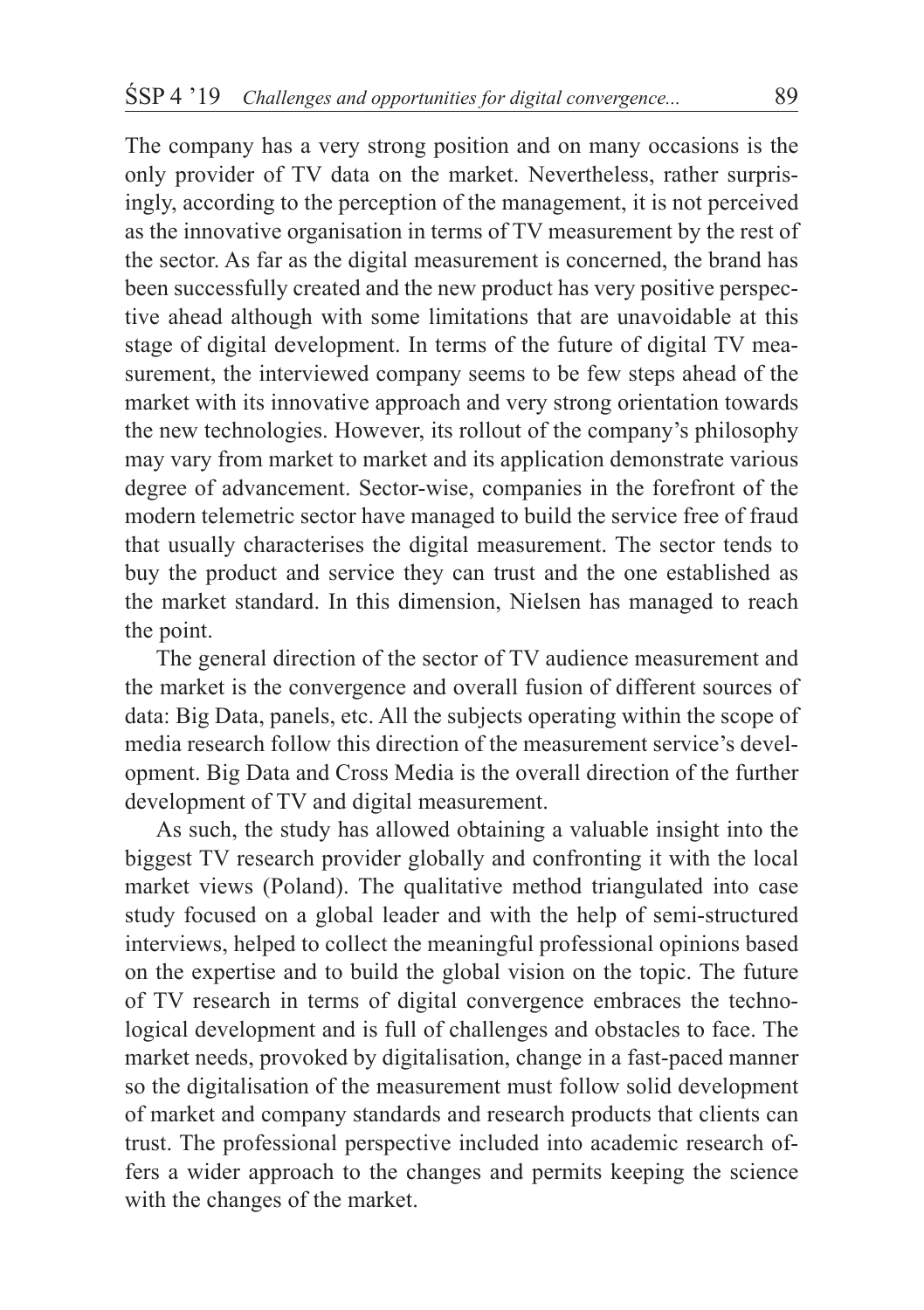The next step for the study would be to confront views of the company with the other providers and operators on the TV research sector, as well as with the rest of the media market by means of qualitative research that offers more insightful analysis than the opinion survey.

#### **Bibliography**

#### **Books:**

- Abelman R., Atkin J. D. (2000), *The Televiewing Audience: the Art and Science of Watching TV*, Hampton Press, New Jersey.
- Ang I. (1991), *Desperately Seeking the Audience*, Routledge, London.
- Ettema S. J., Whitney D. C. (ed.) (1994), *Audiencemaking: How the Media Create the Audience*, Sage Publications, London.
- Goban-Klas T. (1999), *Media i komunikowanie masowe. Teorie i analizy prasy, radia, TV i internetu*, Wydawnictwo Naukowe PWN, Cracow.
- Godzic W. (2002), *Telewizja jako kultura*, RABID, Cracow.
- Jensen K. B. (ed.) (2002), *A Handbook of Media and Communication Research: Qualitative and Quantitative Methodologies*, Routledge, London.
- Mrozowski M. (2001). *Media masowe. Władza, rozrywka i biznes*, Oficyna Wydawnicza Aspra, Warszawa.
- Sztabiński P. B., Sztabiński F.; Sawiński Z. (ed.) (2001), *Nowe metody. Nowe podejścia badawcze w naukach społecznych*, IFiS PAN, Warsaw.

#### **Articles:**

- Gallego F. (2013), *Social TV Analytics: nuevas métricas para una nueva forma de entender la comunicación*, "Index Comunicación", no. 3, pp. 13–39.
- Segado F., Grandío M., Fernández-Gómez E. (2015), *Social media and television: a bibliographic review based on the Web of Science*, "El Profesional De La Información", vol. 24, no. 3, pp. 227–234.
- van Es K., van Geenen D., Boeschoten T. (2015), *Re-imagining Television Audience Research: Tracing Viewing Patterns on Twitter*, "Media Culture Journal", vol. 18, no. 6, pp. 1–10, http://journal.media-culture.org.au/index.php/mcjournal/article/ view/1032.

#### **Professional press publications:**

- Baym K. N. (23.09.2013), *Data Not Seen: The Uses and Shortcomings of Social Media Metrics*, "First Monday", 18.10, http://firstmonday.org/ojs/index.php/fm/ article/view/4873/3752, 30.08.2017.
- C-Scott M. (21.05.2015), *Television is changing, and viewer metrics need to change*  with it, The Conversation.com, https://theconversation.com/television-ischanging-and-viewer-metrics-need-to-change-with-it-41758, 30.08.2017.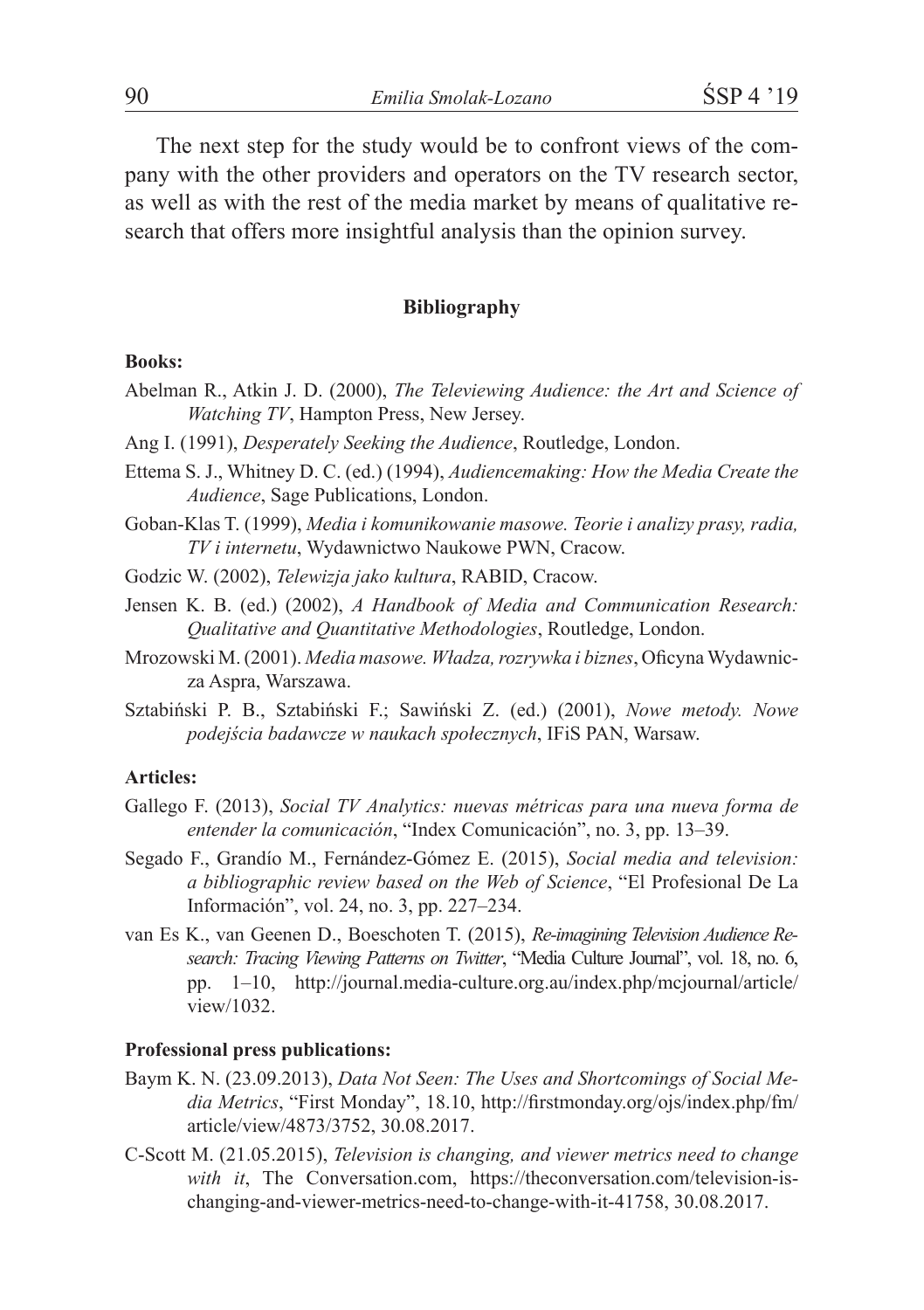- DiGiorgio L. (07.07.2017), *The Future of TV Metrics*, TV Technology.com, http:// www.tvtechnology.com/opinions/0004/the-future-of-tv-metrics/281342, 28.08.2017.
- Green M. (31.08.2017), *It's Time To Apply Digital Video Metrics To TV Ratings*, Mediapost.com, https://www.mediapost.com/publications/article/306667/itstime-to-apply-digital-video-metrics-to-tv-rat.html, 15.09.2017.
- Kohn K. (28.07.2017), *Problems with TV Measurement*, BroadcastingCable.com, http://www.broadcastingcable.com/blog/bc-guest-blogs/problem-tv-measurement/166875, 28.08.2017.
- Steinberg B. (11.04.2017), *TV Industry Struggles to Agree on Ratings Innovation*, Variety.com, http://variety.com/2017/tv/features/nielsen-total-content-ratings-1202027752/, 30.08.2017.

#### **Internet:**

- National Council for Radio and Television Poland (2017), http://www.krrit.gov.pl/ dla-mediow-i-analitykow/nowe-technologie/, 16.09.2017.
- Nielsen Audience Measurement (2017), http://www.agbnielsen.pl/; http://www.nielsen.com/eu/en/solutions/measurement/audience.html; http://www.agbnielsen. com/, 08.09.2017.
- PricewaterhouseCoopers International Limited (2017), *Digital IQ 2017*, https://www. pwc.pl/pl/publikacje/2017/digitaliq2017.html, 16.09.2017.
- *Polish media market value to rise by billions in five yrs: report*, 16.10.2018, https:// polandin.com/39493231/polish-media-market-value-to-rise-by-billions-infive-yrs-report, 30.10.2019.
- PwC (2017), *Doing business in Poland Report*, www.pwc. com https://www.pwc.pl/ pl/pdf/doing-business-in-Poland-report-2017.pdf.
- Raport Mobile (2018), *Mobile vs inne media*, https://iab.org.pl/aktualnosci/raportmobile-2018-mobile-vs-inne-media/
- Szostak S. (2013), *Poland's Return to Europe: Polish Terrestrial Broadcasters and TV Fictiont*, https://www.viewjournal.eu/articles/110/print/.

### **Szanse i wyzwania konwergencji cyfrowej telewizji: pomiary widowni w erze komunikacji cyfrowej**

#### **Streszczenie**

Badania rynku telewizyjnego i widowni były dotychczas zdominowane przez system telemetryczny, który współpracuje z panelem w procesie badań longituidalnych. Jednak rozwój ery cyfrowej naznaczony rosnącym zużyciem treści audiowizualnych i telewizyjnych w Internecie lub za pośrednictwem systemów VOD, usług subskrypcyjnych, transmisji itp. zmienił sposób pomiarów widowni telewizyjnej prowadzonych w celu uzyskania danych znaczących dla reklamodawców. Usługi cyfrowe,